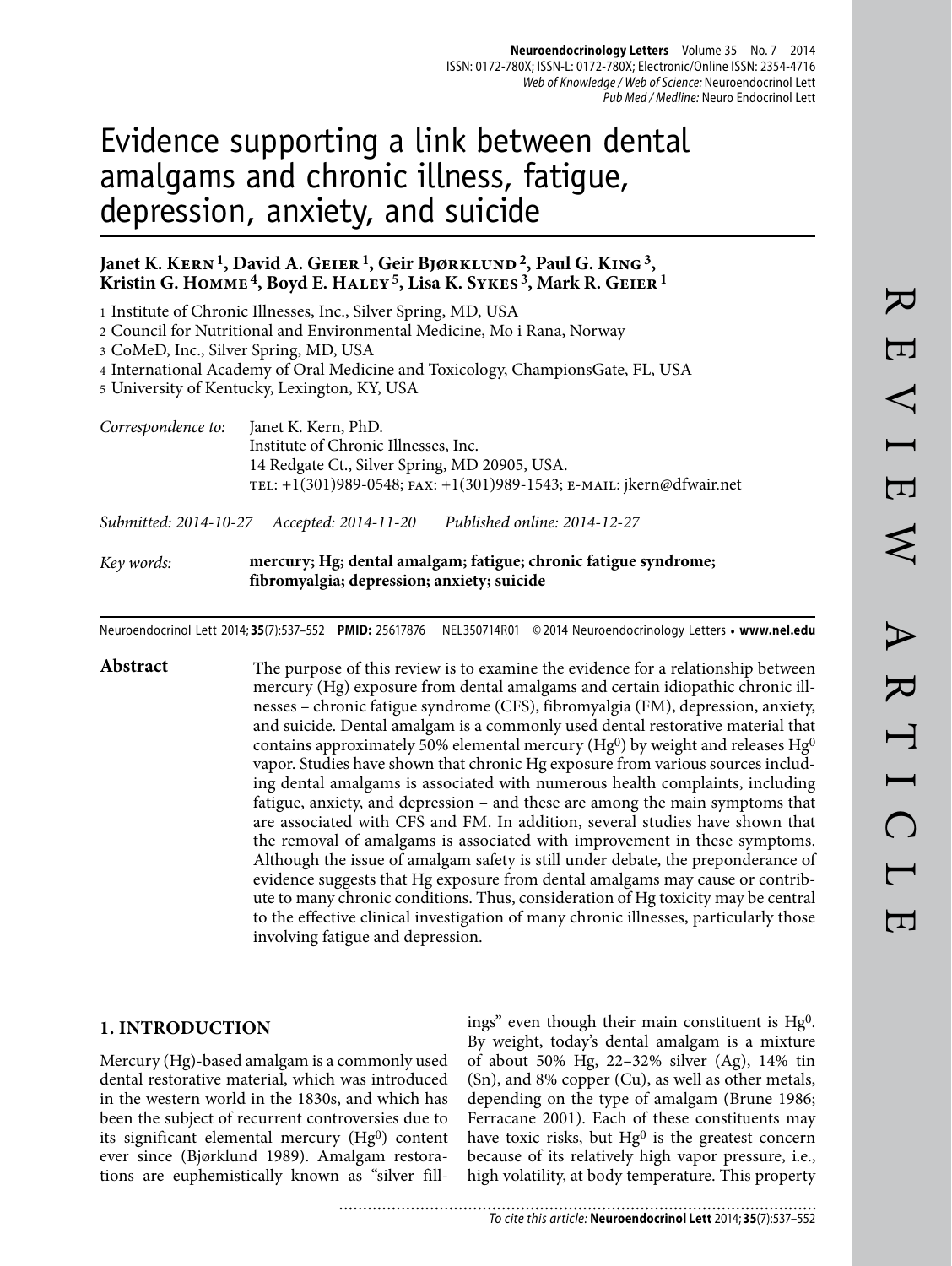means that Hg0 vapor, which is highly absorbable, is continuously released from the surfaces of any dental amalgam restoration.

According to Richardson *et al.* (2011), 181.1 million Americans carry a total of 1.46 billion restored teeth (based on 2001 to 2004 population statistics), and the majority of these restorations are amalgam. Further, children as young as 26 months receive these dental restorations. Richardson *et al.* (2011) conservatively estimate that approximately 67.2 million Americans have  $Hg^0$  exposures that exceed the  $Hg^0$  dose associated with the reference exposure level (REL) of 0.3 μg Hg0/m3 established by the US Environmental Protection Agency (EPA); and 122.3 million Americans exceed the dose associated with the REL of 0.03 μg Hg0/ m<sup>3</sup> established by the California Environmental Protection Agency (CalEPA 2008; EPA 1995). Although amalgam use may be on the decline, it still constitutes 45% of dental restorations worldwide (Heintze and Rousson 2012). In the US, according to a survey reported in 2011, the use of amalgam varies widely by region, and most dentist-respondents still use amalgam rather than composite for posterior (molar) restorations (Makhija *et al.* 2011).

Norway and Sweden have banned amalgam, reportedly due to environmental concerns. Specifically, Norway introduced a general ban on the use of Hg in commercial products in 2008 (Ministry of the Environment 2007); and the placement of new dental amalgam fillings was totally banned at the end of 2010 after a three-year exemption for some patient groups. Sweden has banned the use of amalgam after June 1, 2009, except for permitting a limited exemption for special medical reasons (Swedish Chemicals Agency 2008–2012). Germany and Canada both advise against placing amalgam in pregnant women and children (US Public Health Service 1997).

Numerous studies suggest that exposure to  $Hg<sup>0</sup>$  from amalgam fillings may affect physical and mental health. The purpose of this review is to examine key symptoms of Hg toxicity in comparison to key symptoms of certain idiopathic chronic illnesses, as well as reports of successful treatments, in order to evaluate the likelihood that Hg plays a role in such illnesses.

## **2. MERCURY EXPOSURE FROM DENTAL AMALGAM FILLINGS**

## *2.1. Exposure and absorption*

Dental patients are exposed to the Hg used in dental restorative materials primarily via vapor (Agency for Toxic Substances and Disease Registry (ATSDR) 1999), which is both absorbed by the oral cavity and inhaled into the lungs. Additional exposure to Hg as well as to the other metals in dental amalgam occurs through metal corrosion products in swallowed saliva (Eneström & Hultman 1995), and erosion is also a contributing factor (Brune & Evje 1985). Dental amalgam fillings

are the predominant source of human exposure to both  $Hg<sup>0</sup>$  vapor and ionic inorganic Hg for the general population (Clarkson *et al.* 1988). Dental amalgams also can be a source of organic Hg generated by microbes in the gastrointestinal tract that are exposed to available inorganic Hg (Gilmour *et al.* 2013).

## *2.2. Blood, urine, intraoral Hg levels correlate with the extent of amalgam restorations*

Hg exposure from dental amalgam fillings, as measured by levels in blood, urine, and intraoral air, is correlated with the extent of amalgam restorations as reported by several groups in different countries. For example, Abraham, Svare, and Frank (1984) found that blood Hg concentrations were positively correlated with the number and surface area of amalgam fillings in a study of 47 persons with and 14 persons without amalgam fillings.

Measuring intraoral air, Vimy and Lorscheider (1985) estimated that subjects with 12 or more occlusal amalgam surfaces received an average daily dose of 29 μg Hg, while the average dose for subjects with four or fewer occlusal amalgam surfaces was 8 μg Hg/day.

A significant positive correlation between urinary Hg levels and the extent of amalgam restorations, measured as number and size of fillings, has been found in several studies (Dunn *et al.* 2008; Olstad *et al.* 1987; Woods *et al.* 2007). For example, Dunn *et al.* (2008) found a significant dose-response relationship between urinary Hg levels and the number of amalgam restorations in 534 schoolchildren. They also found that daily gum chewing in the presence of amalgam was associated with high urinary Hg levels.

Similarly, derived from the data from a study by Woods *et al.* (2007) of 507 schoolchildren, Geier *et al.*  (2012) found a significant dose-response relationship between urinary Hg levels and an exposure variable based on size and age of amalgam restorations. There is also a significant positive correlation between urinary Hg levels and the time since placement (Woods *et al.* 2007).

It has also been reported that cyclic loading (e.g., chewing) strongly promoted degradation of the amalgam surface, yielding corrosion particulates in the saliva environment. Corrosion products were found to be loosely bound on the amalgam surface and could be removed by brushing similar to tooth brushing. The daily release of ionic Hg was estimated at approximately 3 μg/cm2 (Brune & Evje 1985).

Incidentally, although urine or blood Hg levels appear to reflect recent exposure to Hg on a population basis, this relationship may not hold for some individuals who may have a predisposition to retain Hg (Mutter *et al.* 2007). Furthermore, neither urine nor blood levels of Hg reflect body burden or toxicity (Berlin *et al.* 2007). Indeed, some individuals with a high Hg body burden may show low levels in blood, urine, and hair, apparently due to the body's biochemical Hg-detoxification processes becoming impaired, leading to increased retention (Mutter *et al.* 2007).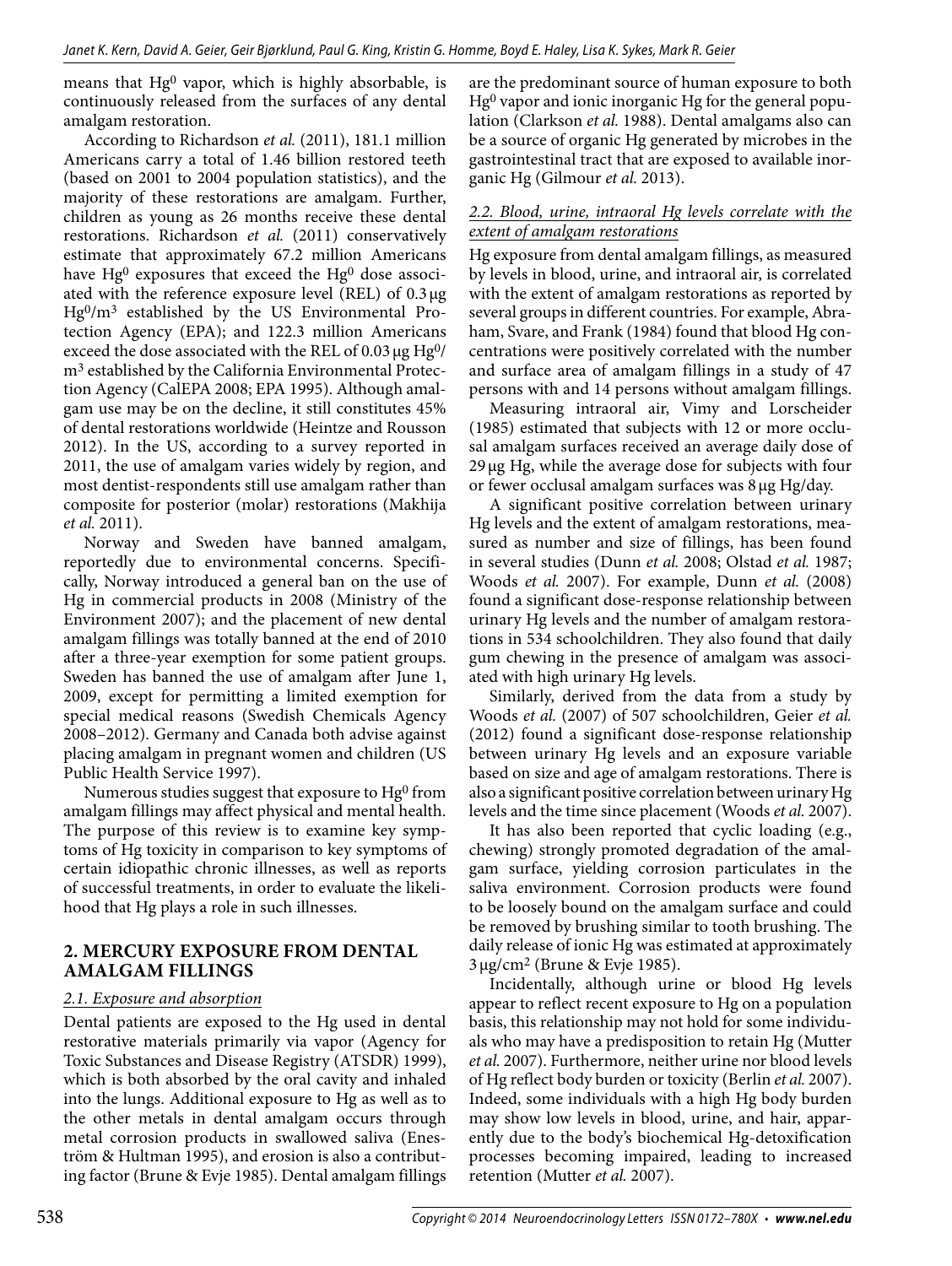#### *2.3. Mercury concentrates in tissues*

Elementary Hg vapor from dental amalgam is well absorbed in the oral cavity and the lungs (Berlin *et al.*  2007). Following uptake by blood and tissue cells, the neutral Hg atoms  $(Hg<sup>0</sup>)$  are oxidized to divalent Hg  $(Hg<sup>2+</sup>)$ . Before such oxidation takes place, a portion of the neutral Hg atoms may cross the blood-brain barrier (and the placenta), where they are oxidized to the divalent (lipophobic) form and thus accumulate in target tissues (Clarkson 1989). Animal studies in sheep and monkeys confirm the accumulation of Hg in tissues following amalgam placement (Lorscheider *et al.* 1995a). In addition, several human autopsy studies, described below, show an association between amalgams and tissue Hg levels.

#### *2.4. Amalgams and kidney Hg levels*

In toxicology, a critical organ is defined as an organ where those pathological changes that are easily observable first develop. The brain and the kidneys are considered critical organs for Hg exposure (Bjørklund 1991; International Programme on Chemical Safety (IPCS) 1991). Other tissue targets include the retina, thyroid, heart, lungs, and liver.

For example, in a study of Hg levels in living donor kidneys (n=109), Barregård *et al.* (2010) found that the number of amalgam surfaces was the main determinant of kidney Hg levels, and that these levels increased by about 6% for every additional amalgam surface. More recently, Geier *et al.* (2013) found a statistically significant dose-dependent correlation between cumulative exposure to dental amalgam (scored as small, medium or large fillings) and urinary levels of an isozyme of glutathione-*S*-transferase (GST-α), which is considered a biomarker of kidney damage.

## *2.5. Infant exposures correlate with the number of maternal amalgam fillings*

A dose-dependent relationship has been observed between the number of maternal amalgam fillings and various measures of infant Hg exposure. For example, the number of maternal amalgam fillings has been found to be significantly associated with the levels of inorganic Hg and total Hg in cord blood (Palkovicova *et al.* 2008; Vahter *et al.* 2000) as well as the levels of inorganic Hg in the placenta (Ask *et al.* 2002). Mercury levels in amniotic fluid (Luglie *et al.* 2003) and breast milk (Drasch *et al.* 1998; Oskarsson *et al.* 1996) have also been found to be significantly correlated with the number of maternal amalgam fillings.

Post-mortem animal and human evidence suggests that maternal dental amalgam Hg is transferred to fetal organs in a dose-dependent manner. In a prospective animal study, Takahashi *et al.* (2001) implanted pregnant rats with a single amalgam restoration and found that the Hg concentrations in the placenta and the fetal organs were significantly greater than the corresponding Hg levels in the controls. Takahashi *et al.* (2003) then implanted pregnant rats with one, two, or four amalgam restorations and found a dose-dependent relationship between the number of amalgam fillings and the Hg concentrations in fetal as well as maternal organs. In a human autopsy study, Drasch *et al.* (1994) reported that the levels of Hg in cerebral cortex tissue samples of autopsied infants 11–50 weeks old (n=35) were significantly associated with the number of maternal amalgam fillings.

Interestingly, Holmes *et al.* (2003) measured hair Hg levels in autistic children and controls and found that the number of maternal amalgam fillings was significantly associated with the child's hair Hg levels in the controls, though not in the autistic children. (The major finding of this study was that hair Hg levels in autistic children are inversely correlated with severity of autism, suggesting that autistic children have impaired excretion of Hg.)

## *2.6. Autopsy findings*

Post-mortem studies have also shown this same dependence of tissue Hg levels on the number or the surface area of the subjects' amalgam fillings. For example, in autopsies of 34 subjects, Friberg *et al.* (1986) found a statistically significant association between the concentration of inorganic Hg in the occipital lobe cortex and the number and surface area of amalgam fillings. More recently in a study of 18 cadavers, Guzzi *et al.* (2006) found that total Hg levels in all types of tissue were significantly higher in subjects with a greater number of occlusal amalgam surfaces (>12) compared with those with fewer (0–3). The authors also reported that the greater the number of amalgam fillings, the greater the likelihood that Hg was found in the brain. Indeed, Hg levels in the cerebral cortex and pituitary gland were more than ten times higher in subjects with more than 12 occlusal amalgam surfaces than in subjects with three or fewer (for both tissues, *p*-values = 0.0007). Finally, in autopsies of 30 subjects, Björkman *et al.* (2007) found that inorganic Hg levels in both the blood and occipital cortex, as well as total Hg in the pituitary and thyroid glands, were strongly associated with the subjects' number of dental amalgam surfaces at the time of death.

## *2.7. Porphyrins*

Similar positive correlations between amalgam fillings and the levels and/or relative levels of certain urinary porphyrins have been observed. Porphyrins, which are intermediate metabolites on the heme synthesis pathway, have been shown to be biomarkers for the body burden of toxic metals or other toxicants that may accumulate under chronic, low-level exposures (Woods *et al.* 1996). Levels of certain porphyrins form a profile that is unique to each toxicant (Miller and Woods 1993; Woods *et al.* 1996).

Supporting the preceding observations, in a reanalysis of the Casa Pia children's amalgam trial dataset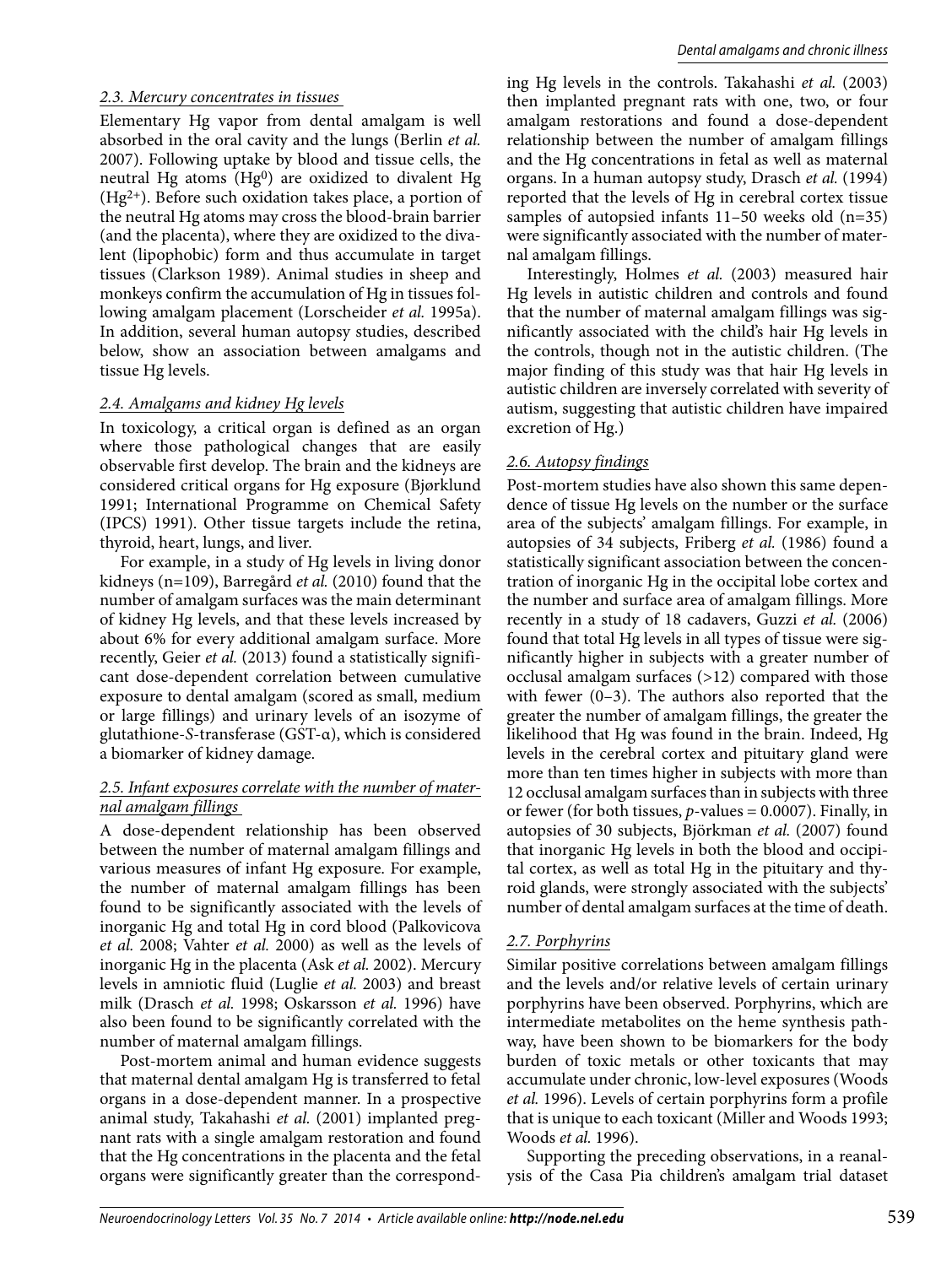(n=462), Geier *et al.* (2011) found a significant dosedependent correlation between cumulative exposure to Hg from dental amalgams (as measured by the size of the fillings and years of exposure) and certain urinary porphyrins (pentacarboxyporphyrin, precoproporphyrin, and coproporphyrin). These findings are noteworthy because they suggest that Hg body burden is associated with amalgams – whereas, using a different approach, the original results (DeRouen *et al.* 2006) found no cause for concern.

# **3. MERCURY EXPOSURE AND CHRONIC ILLNESS**

High levels of Hg exposure are known to cause serious health complaints (ATSDR 1999; Kokayi *et al.* 2006), but the effects of chronic, low-level exposures have been less clear. However, the recent identification of several genes that convey susceptibility to Hg toxicity (described below), as well as the identification of subtle but significant adverse health effects associated with chronic, low-dose Hg exposures, have raised the level of concern.

Unfortunately, chronic Hg toxicity has been difficult to study in populations, in part because no simple and reliable metric for exposure or body burden was available until recently (Mutter *et al.* 2004). Moreover, as those authors reported, the health effects of Hg exposures are varied and nonspecific, beginning subtlety and unfolding over years or decades. Finally, many asyet-unidentified genetic factors may affect individuals, yet be masked in population studies (Mutter *et al.* 2004). Furthermore, interpretation of reported observations can be difficult because of co-exposures from other toxic metals, such as arsenic (As) and lead (Pb), and/or from toxic organic molecules such as chloroform and hydroquinone in the case of dental health personnel.

## *3.1. Exposures and illness in 9-11 first-responders*

As an example of such co-exposures, Kokayi *et al.*  (2006) found that uniformed service personnel and residents of lower Manhattan who were exposed to the air at Ground Zero following September 11, 2001 for extended periods of time reported serious illnesses. Most had at least eight health complaints, which included severe respiratory problems, digestive problems, skin rashes, sleeplessness, anxiety, depression, weight gain, elevated blood pressure, lethargy, and recurrent headaches. The authors reported that of those tested for heavy metal toxicity using a challenge urine test, 85% had excessively high levels of lead (Pb) and Hg. Chelation for heavy metals using dimercaptosuccinic acid (DMSA) was the primary treatment prescribed. After three to four months of treatment, the first cohort of 100 individuals reported significant (greater than 60%) improvement in all symptoms. However, in an event like this, it is not possible to discern the degree to which the observed health effects were caused by Hg

versus Pb, unless external data can be used to estimate the relative contributions of each. Nor is it possible to discern to what extent the improvement was associated with the removal of Hg versus Pb.

## *3.2. Dental workers and illness*

Studies show that dental health personnel who are occupationally exposed to Hg appear to suffer both a higher body burden of Hg and a higher total illness burden than is found in the general population (Duplinsky and Cichetti 2012; Martin, Naleway, and Chou 1995). For example, in a study of 41 dental assistants and 64 controls in Norway, Moen, Hollund, and Riise (2008) established that the dental assistants had significantly higher rates of neurological symptoms, psychosomatic symptoms, problems with memory and concentration, fatigue, and sleep disturbance than controls. Similarly, Hilt *et al.* (2009) found that dental assistants (n=608) had a relative risk of 2.0 for having five or more cognitive symptoms with a frequency of "often" or greater, relative to controls (n=425). More recently, Duplinsky and Cichetti (2012) reported that a representative sample of dentists (n=600) purchased significantly more illness-specific prescribed medications than controls who were matched for insurance-plan structure as well as gender, age, and geographical area, for the following disease categories: neuropsychological, neurological, respiratory, and cardiovascular.

## *3.3. Chronic fatigue syndrome*

Chronic fatigue syndrome (CFS) is a distinctive syndrome characterized by prolonged fatigue and poor recovery after exertion, in combination with symptoms such as muscle pain, joint pain, headaches, tender lymph nodes, recurrent sore throat, and significant problems with concentration, memory and sleep. The CFS diagnosis is given only when the patient's symptoms have lasted for at least six months, and can only be made after various other etiologies of fatigue (except heavy metal intoxication, chronic viral infection, and Parkinson's disease) have been excluded (Fukuda *et al.*  1994). CFS may also be referred to as myalgic encephalomyelitis (ME), chronic fatigue immune dysfunction syndrome (CFIDS), postviral fatigue syndrome, or described by several other terms (Sharpe and Campling 2008). The etiology of CFS is unknown. The syndrome often results in severe functional limitation. The estimate for the prevalence of CFS varies from 0.4 to 2.5% in the general population of the USA and the UK (Prins *et al.* 2006).

Studies have shown that delayed-type hypersensitivities (type 4 allergy) to nickel (Ni) and Hg are more frequent in patients with CFS as compared to healthy controls. For example, Marcusson, Lindh, and Evengård (1999) patch-tested 50 patients with CFS and 73 controls and established that allergy to Ni occurred in 36% of patients versus 19% of controls (*p<*0.05). In females, the rate was 52% in patients versus 24% in controls (*p<*0.05).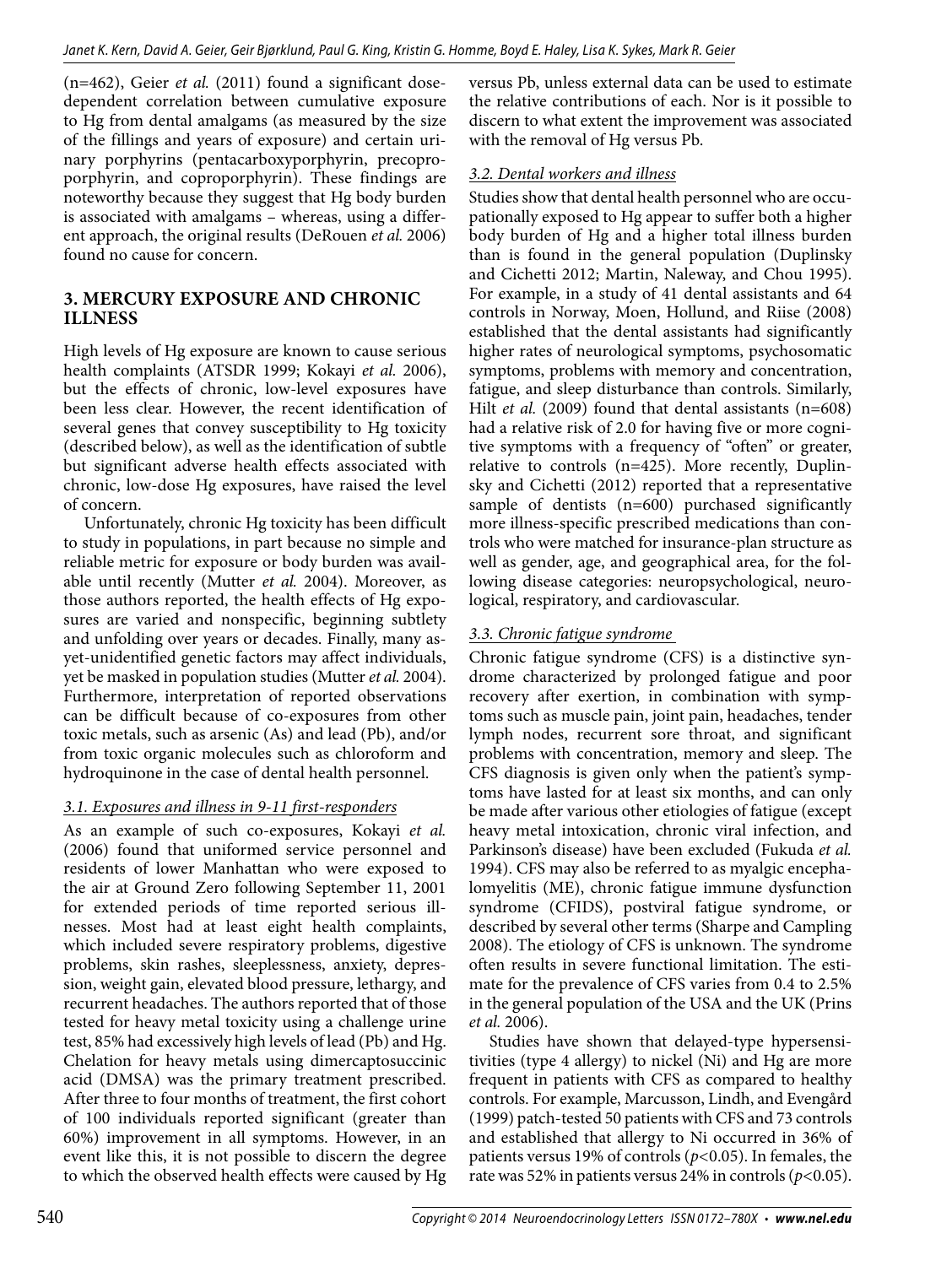Similarly, Regland *et al.* (2001) also found Ni allergy in a majority of women with CFS and muscle pain.

Furthermore, improvement in CFS symptoms following removal of dental amalgams has been reported. For example, Stejskal *et al.* (1999) investigated the effects of dental metal removal in 111 patients with metal hypersensitivity and symptoms resembling CFS. The presence of metal allergy was tested with the optimized lymphocyte transformation test, MELISA. A significant number of the patients, compared with 116 healthy subjects, had metal specific lymphocytes in the blood, with Ni being the most common sensitizer, followed by inorganic Hg, Ag, phenyl Hg, Cd, and palladium (Pd). The lymphocyte reactivity to metals decreased after dental metal removal, and 83 patients (76%) reported long-term health improvement, while 24 patients (22%) reported unchanged health, and two (2%) reported worsening of symptoms.

In addition, in a study of 248 patients with CFSlike symptoms, Yaqob *et al.* (2006) observed that most patients showed a positive lymphocyte response to Ni, and many showed a response to other metals including Hg. Following amalgam removal, the authors found that lymphocyte reactivity decreased significantly (defined as at least 30%) for 75% of the study subjects.

Earlier in 2004, Bates *et al.* conducted a study that addressed the allegations that amalgams are involved in nervous system disorders, such as multiple sclerosis, Alzheimer's disease, and CFS. The final cohort contained 20,000 people and the investigators found some evidence of an association between multiple sclerosis and amalgams, but no association with chronic fatigue syndrome. However, they used ICD-9: 780 which is not specific for CFS, but actually titled General Symptoms and includes several other conditions, such as coma, post vaccination fever, and convulsions.

## *3.4. Fibromyalgia*

Fibromyalgia (FM) is a rheumatic disease with an unknown etiology and is characterized by widespread pain in 11 of 18 tender points experienced for at least three months (Wolfe *et al.* 1990). Symptoms of the disease include general fatigue, widespread musculoskeletal pain and stiffness, cognitive impairment, sleep disorders, and other symptoms that affect the quality of life (Arranz *et al.* 2010; Salaffi *et al.* 2009). Aside from musculoskeletal symptoms, FM has a considerable overlap in non-musculoskeletal symptoms with allied conditions such as CFS, tension headaches, migraine, affective disorders, and irritable bowel syndrome (Clauw 1995; Sivri *et al.* 1996). Like CFS, FM often leads to severe functional limitation. The estimated prevalence of FM is 0.5 to 6% in the general population of North America and Europe (Arranz *et al.* 2010; Branco *et al.* 2010; Lawrence *et al.* 2008; Wolfe *et al.* 2013).

Stejskal, Öckert, and Bjørklund (2013) studied the occurrence of allergy to Ni and other metals present in dental restorative materials in 15 female patients with primary FM in Sweden. All FM patients tested positive using MELISA to at least one of the metals present in their dental materials; the most frequent reactions were to Ni, inorganic Hg, Cd and Pb. Only a few of the 10 healthy controls reacted positively to inorganic Hg. Objective examination five years after amalgam removal showed that seven of the 15 patients (47%) no longer fulfilled the American College of Rheumatology 1990 criteria for FM; three others (20%) had improved; and five (33%) still had FM. The long-term health improvement in two-thirds of the FM patients in this study suggests that clinical metal allergy may be a risk factor in a large subset of FM patients.

## *3.5. Amalgam-associated ill health*

Chronic Hg poisoning from dental amalgams is described in the toxicology literature, but is not generally recognized by physicians or institutions (Homme *et al.* 2014). Medical textbooks typically cover acute rather than chronic Hg poisoning and give no indication that dental amalgams may be a health risk (for example, Fauci 2008). Authorities including the US Food and Drug Administration have long claimed that dental amalgam poses no known risks to human health. In addition to these institutional biases, the idiosyncratic nature of Hg-related illnesses impedes diagnosis. Mercury-related illnesses present with a slow onset of wide-ranging, nonspecific, variable symptoms that lack a cohesive clinical picture (Gerstner & Huff 1977). Furthermore, no reliable diagnostic test exists for exposure or body burden (Berlin *et al.* 2007), aside from the relatively new porphyrins panel, which requires unusual care in handling of urine samples. Yet many physicians mistakenly exclude a diagnosis of chronic Hg poisoning based on low blood or urine Hg levels. For all these reasons, the literature on both amalgam illness and the effects of amalgam removal is sparse. Nonetheless, several Scandinavian studies, described below, have acknowledged amalgam illness and have also found that amalgam removal is associated with improvement in such symptoms.

For example, in a carefully controlled study, Stenman and Grans (1997), evaluated 311 patients who were suspected, by themselves or by a physician, of having amalgam-related illnesses, along with 37 healthy controls with and without amalgam fillings. Sixty patients were excluded due to low urinary Hg levels upon 2,3-Dimercapto-1-propanesulfonic acid (DMPS) challenge or due to clinical findings leading to another diagnosis (including multiple sclerosis and amyotrophic lateral sclerosis), leaving 251 patients with suspected amalgam illness, plus 37 healthy controls. All but 22 subjects then had their amalgam fillings removed if they had not already done so. At a follow-up of 1–3 years, 26 patients (10%) were subjectively and clinically cured. None of the 22 patients (9%) who still had amalgam fillings regarded themselves as cured. When the patents were classified according to urinary Hg levels upon DMPS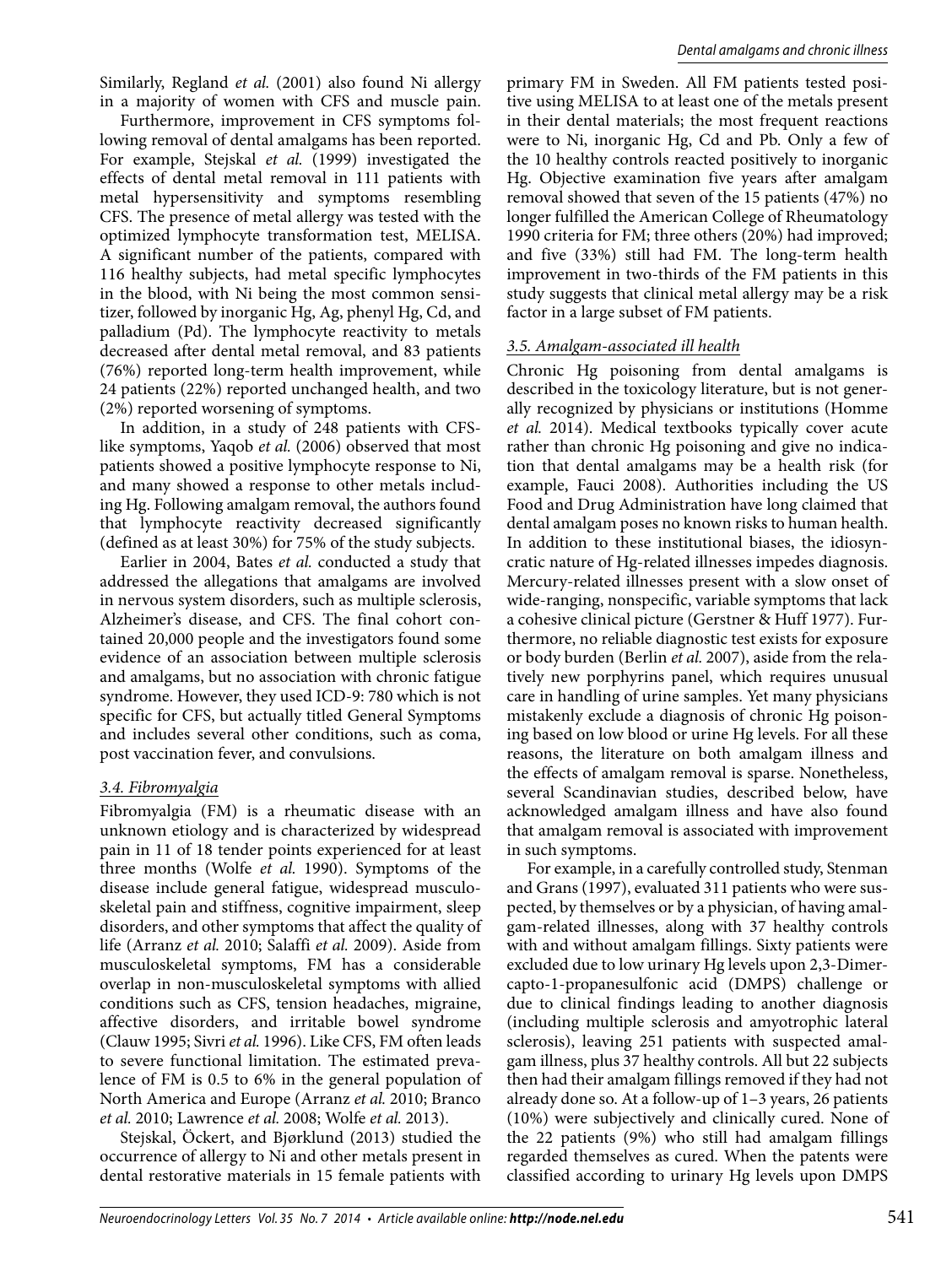challenge, those in the highest quartile had an odds ratio of 7.2 for being cured following amalgam removal. The authors concluded that dental amalgams can cause clinical intoxication that may be curable upon amalgam removal. Incidentally, the results are consistent with the notion that the ability to excrete versus retain Hg may be an important factor not only in intoxication but also in recovery.

Similarly, in a study by Lindh *et al.* (2002), 796 patients suffering from a multitude of symptoms associated with metal exposure from dental amalgam and other metal alloys received a supportive antioxidant therapy plus removal of amalgam fillings. The researchers reported alleviation of symptoms and improvements in the quality of life in 70% of the patients.

More recently, in a study by Sjursen *et al.* (2011) of 40 patients claiming amalgam-associated illness, interviews of the 20 patients who underwent amalgam removal showed significant reductions in intra-oral and general health complaints at a three-year followup, whereas interviews of the 20 patients not receiving treatment did not.

The symptoms most commonly reported in patients with amalgam-associated ill health, either self-identified or physician-diagnosed as such, are also commonly reported in patients with CFS and FM, and are typified by depression and fatigue. Table 1 presents the most common symptoms in these three conditions and shows a high degree of overlap.

| <b>Tab. 1.</b> List of the most common complaints in amalgam-associated |  |
|-------------------------------------------------------------------------|--|
| ill health, chronic fatigue syndrome (CFS), and fibromyalgia.           |  |

| <b>Reported</b><br><b>Symptoms</b>          | <b>Associated with</b><br>dental amalgams<br>in chronically ill<br>patients |   | CFS Fibromyalgia |
|---------------------------------------------|-----------------------------------------------------------------------------|---|------------------|
| Chronic or periodic<br>fatigue              |                                                                             |   |                  |
| Depression                                  | ✓                                                                           | ✓ |                  |
| Pain or discomfort in<br>muscles            |                                                                             |   |                  |
| Abnormal fatigue<br>after physical exertion | ✓                                                                           | ✓ |                  |
| Impairment of<br>concentration              | ✓                                                                           |   |                  |
| Impaired sleep                              | ✓                                                                           | ✓ | ✓                |
| Muscle discomfort in<br>the whole body      |                                                                             |   |                  |
| GI disturbance                              | ✓                                                                           | ✓ | ✓                |
| Frequent infections                         | ✓                                                                           | ✓ |                  |
| Aching lymph glands                         | ✓                                                                           | ✓ | ✓                |
| Sore throat                                 | ✓                                                                           | ✓ | ✓                |
| Headache                                    | ✓                                                                           | ✓ |                  |
| Impaired memory                             | ✓                                                                           |   |                  |

Not only are the symptoms of CFS and FM similar to those reported by patients associating their ill health with amalgam, but, as described above, several studies have shown that removal of amalgam fillings is associated with improvement in these symptoms in patients suffering from CFS and FM (Shin & Han 2012; Stejskal *et al.* 1999, Stejskal *et al.* 2013; Yaqob *et al.* 2006).

# *3.6. Depression, anxiety, and suicide*

# 3.6.1. Effects of low-level Hg exposure on mood

The classic symptom of chronic Hg poisoning, known as erethism, is a personality change comprising excessive timidity, diffidence, shyness, loss of self-confidence, anxiety, a desire to remain unobserved and unobtrusive, a pathological fear of ridicule, and an explosive loss of temper when criticized (Clarkson & Magos 2006). Anxiety and depression are among the many nonspecific symptoms associated with chronic, low-level Hg exposure and body burden (ATSDR 1999; Faria 2003).

For instance, Kobal Grum *et al.* (2006) evaluated 53 former Hg miners and 53 controls using personality and mood questionnaires and found that the ex-miners tended to be more introverted and sincere, more depressive, more rigid in expressing their emotions, and more likely to have negative self-concepts than controls. According to the authors, regression results suggest that alcohol consumption per se and Hg exposure (measured as cumulative urinary Hg levels during employment) in interaction could explain the higher rates of depression among miners. The authors note that alcohol slows oxidation of elemental Hg (Hg<sup>0</sup>) in the blood, which could cause more accumulation in the brain.

Similarly, Zachi *et al.* (2007) assessed the neuropsychological test performances and mood inventories of 26 patients who were diagnosed with chronic occupational mercurialism from exposure to Hg<sup>0</sup> several years prior, as compared to 20 controls. The patient group showed increased depression and anxiety symptoms (*p<*0.001). A statistically significant correlation was observed between mean urinary Hg levels and anxiety (*p<*0.03), even though mean urinary Hg levels were not elevated. Incidentally, the authors noted that 20 of the 26 patients were taking medication for the treatment of depression and/or anxiety.

## 3.6.2. Effects of low-level Hg exposure on mood – dental workers/ dentists and staff

Many studies of dental health personnel have found associations between mood and exposure to Hg at levels previously thought to be safe, using various measures of exposure, as described below. The studies generally excluded subjects with preexisting conditions that may have affected neurophysiological or neuropsychological testing (even though such conditions may have been caused by Hg). For instance, using a controversial X-ray fluorescence technique to measure tissue Hg levels in the heads of dentists, Shaprio *et al.* (1982) compared a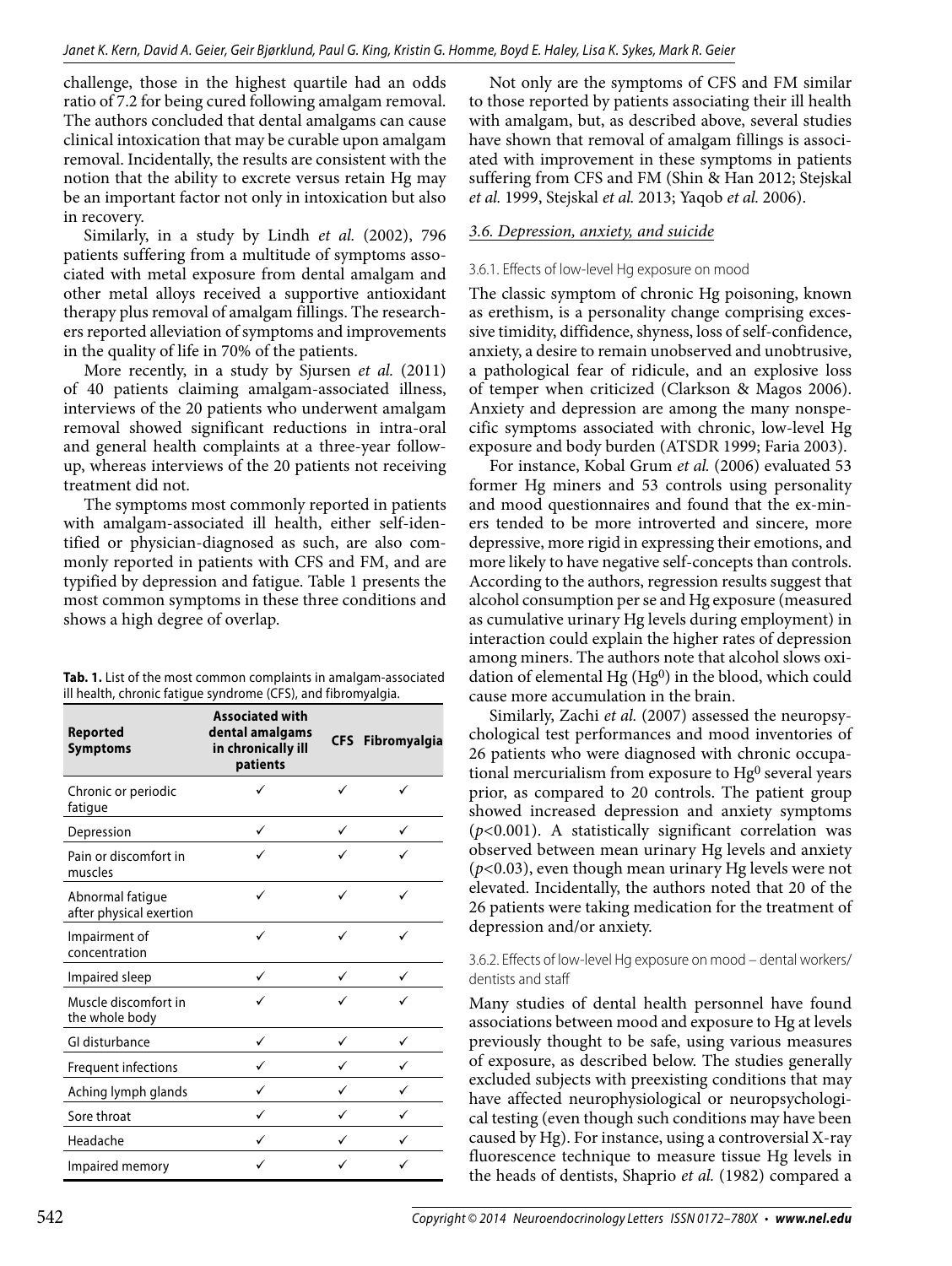group of 26 dentists who had elevated head Hg levels to a control group of 17 dentists with no detectable head Hg, and found that the number of dentists with elevated scores on a general distress index was significantly greater in the high-Hg group.

Similarly, using the same X-ray fluorescence technique, Uzzell and Oler (1986) measured tissue Hg levels in the heads of female dental assistants. The authors compared 13 subjects who had elevated head Hg to 13 controls who had no detectable head Hg and found heightened general distress in the high-Hg group, particularly in the areas of obsessive compulsion, anxiety, and psychoticism.

In addition, using personal air monitors to estimate Hg exposure, Ngim *et al.* (1992) found a dose-dependent increase in aggression score, as well as many neurobehavioral deficits, in a study of 98 dentists and 54 controls. Furthermore, Gonzalez-Ramirez *et al.* (1995) measured urinary Hg after DMPS challenge for 15 dental health personnel and 13 controls and found a statistically significant adverse association between Hg levels and mood.

Likewise, Echeverria *et al.* (1995) compared 20 dentists who had high urinary Hg with 19 dentists who had no detectable levels and found significant urinary Hg dose-effects for poor mental concentration, emotional lability, somatosensory irritation, and total mood score, which included tension, fatigue, and confusion. Finally, in a later study, Echeverria *et al.* (1998) evaluated 49 dental health personnel and found statistically significant dose-effect relationships between urinary Hg and mood scores even though urinary Hg was not elevated (i.e., urinary  $Hg \langle 4 \mu g/l$ ). The authors also measured urinary Hg after a DMPS challenge, and found a significant association with disturbances in mood, motor function, and cognition. (The main findings of this study were the numerous statistically significant associations between urinary Hg levels and neurobehavioral deficits, which the authors found surprising given that the Hg levels were relatively low. Evidence from other studies also suggests that if Hg is retained in the tissues, urinary mercury levels may be counterintuitively low.)

## 3.6.3. Effects of Hg exposure from dental amalgam on mood – dental patients

Finally, one study on dental patients suggests Hg from amalgam as a possible etiological factor in mood disorders. In that study, Siblerud, Motl, and Kienholz (1994) compared mood inventories for 25 women with amalgams and 23 women without, and found that the women with amalgam fillings had higher scores for fatigue, insomnia, anger, depression, and anxiety. The women with amalgam fillings also had significantly higher levels of Hg in the oral cavity before and after chewing gum – in agreement with the experimental observations of Brune that have been referred to above (Brune 1985, 1986, 1988), showing that the toothbrush is an effective tool for enhancing the rate of amalgam corrosion.

#### 3.6.4. Suicide

According to a 1977 review, in severe cases of chronic Hg poisoning, depression may reach suicidal proportions (Gerstner & Huff 1977). Subsequently, in a tenyear prospective cohort study, Arnetz *et al.* (1987) found an elevated standardized mortality ratio (SMR) for suicide in male dentists compared to other male academics.

More recently, in a post-mortem study mentioned earlier, Guzzi *et al.* (2006) measured Hg levels in the brain, thyroid, and kidney in 18 cadavers. The authors reported that among the eight suicide cases, five (63%) had more than 12 occlusal amalgam surfaces, while only one (10%) among the other 10 cadavers had as many amalgam fillings. The levels of Hg in the suicide cases were on average about three times higher than in the non-suicide cases at all three anatomic sites. Finally, in a study of occupational exposure of former Hg miners described earlier, Kobal Grum *et al.* (2006) reported that miners at the Idrija Hg mine in Slovenia have a historically high rate of suicide – 40 of 1589 miners (2.5%) in 1950–1995.

Indeed, suicide standard mortality rates have been found to be higher for dentists than for the population at large. However, the rates for other medical professionals are also elevated, perhaps related to the professionals' access to medications; no definitive conclusion can be drawn from the observed increased suicide rate in dentists (McComb 1997).

## **4. PLAUSIBILITY OF THE MECHANISMS BY WHICH HG INTOXICATION CAUSES ILLNESS**

Mercury has no known biological function; it is solely a toxic element (Kade 2012; Farina *et al.* 2013). The most cytotoxic forms of Hg occur in its fully oxidized state, both in its cationic  $(Hg^{2+})$  and organic forms that are found in the environment, foods and pharmaceuticals. These fully oxidized forms of Hg have a strong affinity for nucleophiles, particularly thiol (-SH) and selenol (-SeH) functional groups within proteins (Farina *et al.*  2013). Thiols, also known as sulfhydryls, include the amino acid cysteine, and the antioxidant glutathione (GSH). Thiols such as cysteine often serve as the active sites of enzymes, cofactors, receptors, cytokines, ion channels, transport proteins, and transcription factors (ATSDR 1999; Berlin *et al.* 2007). These biomolecules play critical roles in the fundamental cellular processes that are essential for life. By binding to these thiol components, Hg alters or blocks normal biochemical function, resulting in a plethora of interacting effects across many organ systems. Plausible early targets in Hg toxicity are ion channels, which affect membrane potential, cellular excitability, cell signaling, neurotransmitter release, and gene expression (Sirois & Atchison 1996).

Mercury's affinity for selenols is even stronger than for thiols; selenols form almost irreversible covalent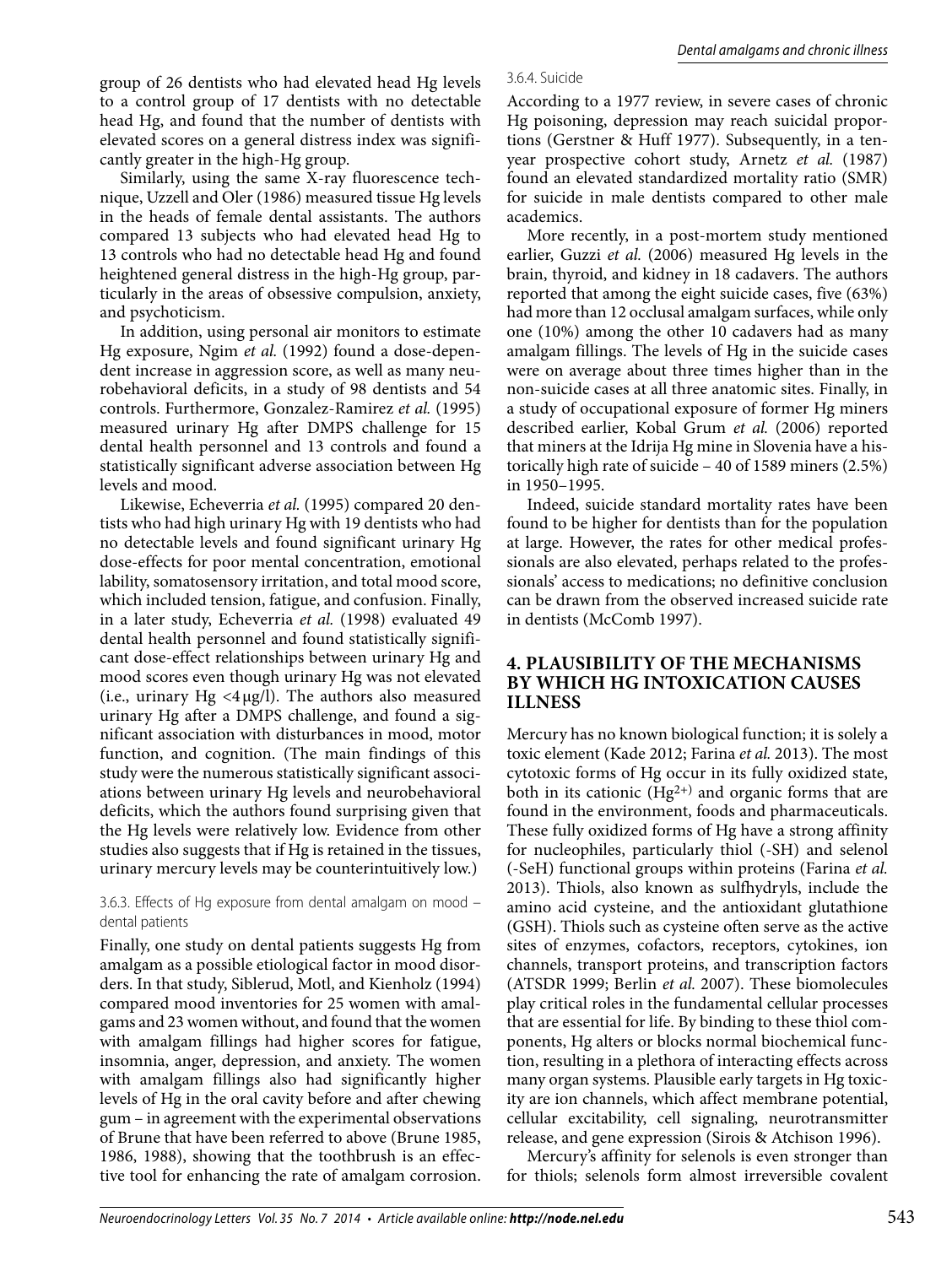bonds with any oxidized form of Hg. Selenium (Se) has a lower natural geochemical abundance than any other known nutrient element. However, biologically important selenols include GSH peroxidase and thioredoxin reductase, which are discussed later.

Mercury also targets disulfide bonds, which provide much of the tertiary and quaternary structure for proteins. For example, the cys-loop family of ion channels employs a disulfide bond as the active site of its extracellular domain. By breaking this disulfide bond, Hg alters the structure and function of the ion channel, which thus alters mineral transport into the cell, resulting in mineral dyshomeostasis, disruption in the cell's ability to maintain proper ionic metal equilibrium (homeostasis) in response to changing environmental conditions.

These molecular mechanisms lead to the toxic effects described below, including increased oxidative stress, depletion of antioxidant defenses, alteration of essential mineral homeostasis, mitochondrial dysfunction, immune effects including alteration of gut flora, and dysregulation of hormones and neurotransmitters. These effects in turn are likely to cause issues of fatigue, inflammation, immunity, and mood.

## *4.1. Pro-oxidant effects*

In the central nervous system, Hg species increase extracellular glutamate, an excitatory neurotransmitter, both by inhibiting glutamate uptake and by stimulating glutamate release into the synaptic cleft (Farina *et al.*  2013). Overactivation of the NMDA glutamate receptor leads to an increased influx of calcium ions  $(Ca^{2+})$  due to the receptor's high permeability to this mineral. High intracellular calcium activates a number of enzymes that are associated with the generation of reactive species of oxygen and nitrogen, resulting in oxidative stress, altered membrane potentials, and mitochondrial dysfunction (Farina *et al.* 2013). Furthermore, overactivation of the NMDA glutamate receptor is associated with depression (Sowa-Kućma *et al.* 2013; Zarate *et al.*  2013) and suicide (Sowa-Kućma *et al.* 2013).

## *4.2. Effects on antioxidant defense*

Glutathione is a key antioxidant and coenzyme in biological systems. The glutathione system includes reduced (GSH) and oxidized (GSSG) forms of glutathione; the enzymes required for its synthesis and recycling; and the enzymes required for its use in metabolism and in mechanisms of defense against free radical-induced oxidative damage. The glutathione molecule itself, as well as the active sites for several enzymes in the glutathione system, contain thiols (as cysteine) which are targets for Hg binding. By binding thiols in glutathione and its related enzymes, Hg species deplete the available level of this important molecule and also impair its synthesis, use, and recycling. The many functions of glutathione include detoxification, metabolic regulation, maintenance of neurotransmitters, protection of membranes, and modulation of signal transduction (Limón-Pacheco and Gonsebatt 2010). A common pathological hallmark in various diseases is the increase in oxidative stress and the failure of antioxidant systems, marked by a decrease in GSH (Limón-Pacheco & Gonsebatt 2010).

Thioredoxins are a class of antioxidant proteins that exert a range of regulatory activities by chemically reducing target molecules. Like the glutathione system, the thioredoxin system comprises the molecule itself and the enzymes required for its synthesis, use, and recycling. Thioredoxins contain two thiol active sites, which are targets for Hg. The enzyme that recycles thioredoxin, thioredoxin reductase, contains both a selenocysteine and a disulfide active site, which are targets for Hg (Branco *et al.* 2012a,b). Thus, Hg depletes thioredoxin and also impairs its recycling. The result is a shift in the cellular redox balance, toward oxidation, thus altering regulatory activities.

## *4.3. Effects on zinc and copper status / homeostasis*

Metallothioneins are a class of cysteine-rich proteins whose function is not entirely clear but which appear to bind, store, and regulate metals including Cu and zinc (Zn). Mercury and similar metals induce apometallothionein, which bind/s Hg itself, thus protecting against toxicity, while displacing Cu and Zn species, disturbing their homeostasis (Bjørklund 2013; Clarkson 1987; Davis & Mertz 1987; Hambidge *et al.* 1986; Kostial 1986; Underwood 1977). This disturbance in the metabolism and storage of Cu and Zn may be an important contributory cause of Zn deficiency. At least 300 Zndependent enzymes are known to exist, and there are even more Zn-dependent transcription factors (Oteiza & Mackenzie 2005; Prasad 2012). Zinc deficiency may not only cause immunosuppression (Hambidge *et al.*  1986; Prasad 1995, 1997), which may play a role in CFS, but may also have harmful consequences for the brain.

Evidence suggests that Cu and/or Zn levels are abnormal in CFS, FM, depression, anxiety, and suicide. CFS and FM patients show a deficiency in serum Zn (Maes *et al.* 2006; Werbach 2000), and these disorders show improvement in clinical symptoms with Zn supplementation (Maes *et al.* 2008). Studies in both depression and anxiety show low serum Zn levels and high serum Cu levels (Chang *et al.* 2013; Islam *et al.* 2013; Narang *et al.* 1991; Tao *et al.* 2013; Sowa-Kućma *et al.*  2013; Swardfager *et al.* 2013a,b). In addition, low Zn and high Cu levels are associated with high symptom severity in depression (Russo 2011). Further, low Zn levels are found in patients who have attempted suicide (Gronek & Kolomaznik 1989). Table 2 provides examples of Hg's effects and the underlying mechanisms that might explain many symptoms in CFS, FM, depression, anxiety, and suicide.

## *4.5. Gut microbe effects*

Normal gut flora is a modulator of behavior (Diaz Heijtz *et al.* 2011) and immunity (Hansen *et al.* 2012;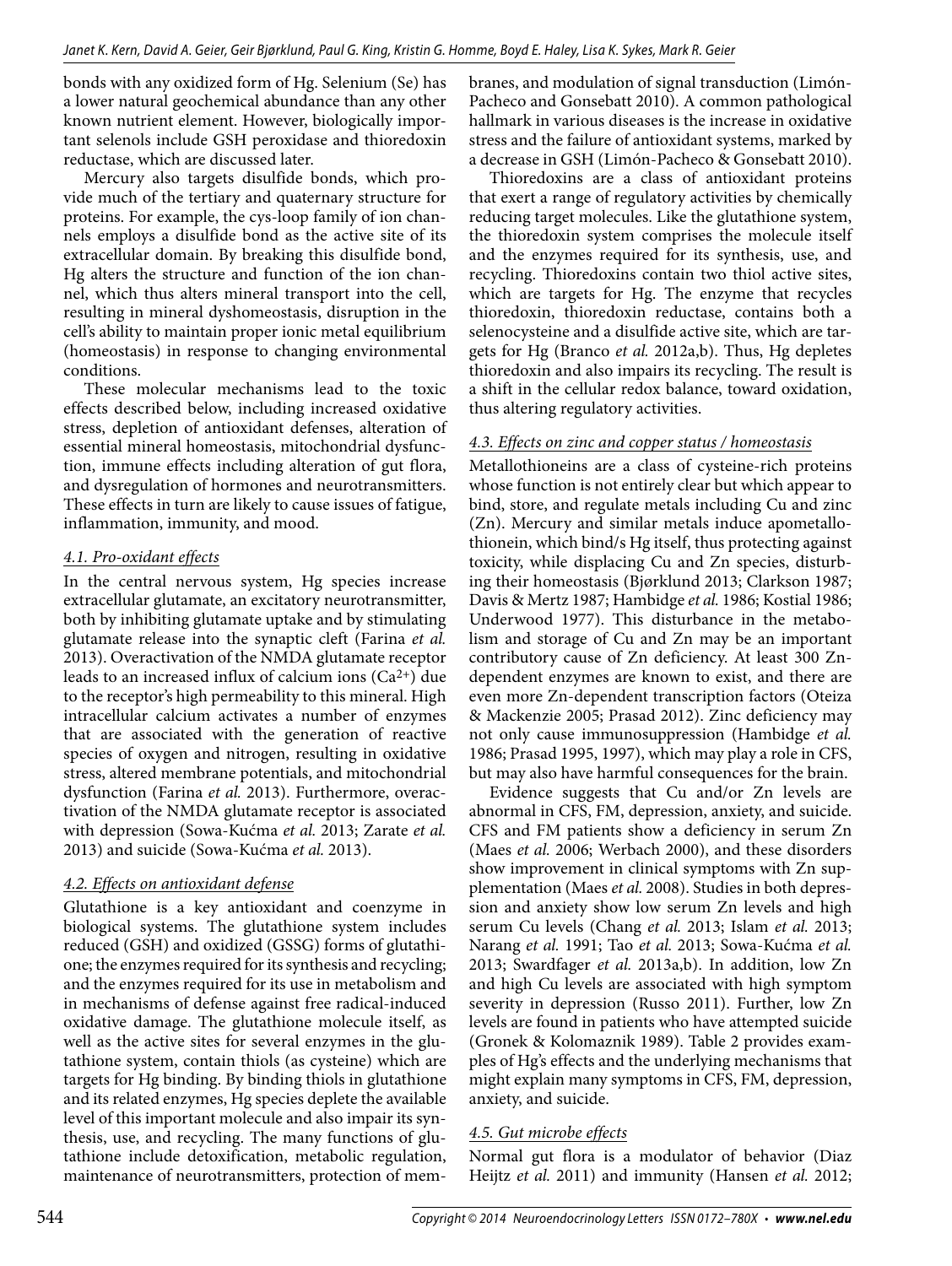**Tab. 2.** Possible mercury-related mechanisms underlying the following symptoms.

| Symptom                                     | <b>Consequences of Mercury Exposure</b>                                                                | Reference                                                    |
|---------------------------------------------|--------------------------------------------------------------------------------------------------------|--------------------------------------------------------------|
| Chronic or periodic fatique                 | Impaired mitochondrial function                                                                        | Li et al. 2012                                               |
| Depression                                  | Depressed dopaminergic and serotonergic activity;<br>Overactivation of the NMDA glutamate receptor     | Tsai et al. 1995; Zhou et al. 1999<br>Farina et al. 2013     |
| Pain or discomfort in<br>muscles            | Decreased DNA content and collagen accumulation rates in human synovial Goldberg et al. 1983;<br>cells | Lindh et al. 2002                                            |
| Abnormal fatigue after<br>physical exertion | Impaired mitochondrial function                                                                        | Li et al. 2012                                               |
| Impairment of<br>concentration              | Loss of large-caliber, long-range axons needed for conscious processing                                | Dehaene & Changeux, 2011;<br>Kern et al. 2012                |
| Impaired sleep                              | Decreased pineal hormone melatonin levels                                                              | Kobal et al. 2004                                            |
| Muscle discomfort in the<br>whole body      | Erethism (excessive sensitivity of a body part to stimuli)<br>Impaired mineral transport               | Tchounwou et al. 2003                                        |
| GI disturbance                              | Decreased glutathione necessary for maintaining gastrointestinal integrity<br>Altered gut flora        | Sen, 1997;<br>Alhamad et al. 2012                            |
| Frequent infections                         | Immune suppression<br>Depletion of antioxidant defenses                                                | Nyland et al. 2012                                           |
| Aching lymph glands                         | Immune suppression and lymphoproliferation                                                             | Tchounwou et al. 2003:<br>Nyland et al. 2012                 |
| Sore throat                                 | Increased pharyngeal inflammation<br>Depletion of antioxidant defenses                                 | Alhamad et al. 2012                                          |
| Headache                                    | Brain edema                                                                                            | Eto, 2006                                                    |
| Impaired memory                             | Neurodegeneration of the thalamus which is paramount in recall and<br>recollection                     | Kakita et al. 2000;<br>Pergola et al. 2013                   |
| Suicide                                     | Depressed dopaminergic and serotonergic activity<br>Overactivation of NMDA receptor                    | Tsai et al. 1995; Zhou et al. 1999<br>Sowa-Kućma et al. 2013 |

Tlaskalová-Hogenová 2004). Evidence suggests that Hg vapor (Hg0) exposure from dental amalgam can alter the intestinal flora so as to increase Hg-resistant bacterial species, which in turn also become resistant to antibiotics (Lorscheider *et al.* 1995b; Summers *et al.* 1993).

## *4.6. Effects on mitochondria and ATP*

Mercury's pro-oxidant effects and its depletion of antioxidant defenses are most apparent in mitochondria (Farina *et al.* 2013). Mitochondrial components that are particularly vulnerable to free radical oxidative damage include enzymes, lipid membranes, and mitochondrial DNA (Pieczenik & Neustadt 2007). In addition, several mitochondrial enzymes and cofactors contain cysteine, a preferred target for Hg binding. Mitochondrial damage increases cellular energy requirements for repair, in a positive feedback loop that creates additional mitochondrial damage (Pieczenik & Neustadt 2007).

In addition, Hg's pro-oxidant effects, described above, increase intracellular calcium, which, in turn, increases reactive oxygen species and lipid peroxidation of mitochondrial membranes. Mitochondrial dysfunction, i.e., impaired production of the energy molecule, adenosine triphosphate (ATP), has effects throughout the body, particularly in energy-intensive organ systems including the heart, brain, and immune system.

Although not mitochondrial, another energy-depleting effect of Hg is its disabling of the thiol-containing enzyme, creatine kinase, which buffers intracellular ATP for energy storage.

## *4.7. Immunological effects and metal allergy*

Mercury-containing compounds can profoundly affect the immune system at concentrations well below those that damage the central nervous system (Vas & Monestier 2008). Mercury species can cause immunosuppression, immunostimulation, immunomodulation, delayed-type hypersensitivity (type 4 allergy), and autoimmunity, via mechanisms that include altering the production of immune cytokines. These effects are influenced by genetic factors, including major histocompatibility complex genes that differ widely among individuals (Vas & Monestier 2008).

Studies indicate that immune responses to toxic metals including Hg may be a factor not only in the development of various autoimmune diseases (Siblerud & Kienholz 1994; Sterzl *et al.* 1999; Hybenova *et al.*  2010), but also in nonspecific symptoms such as chronic fatigue and myalgia (Stejskal *et al.* 1999, 2006; Stejskal *et al.* 2013). In addition, some studies suggest that amalgam removal may halt, reduce, or reverse autoimmune disease (Hybenova *et al.* 2010; Prochazkova *et al.* 2004);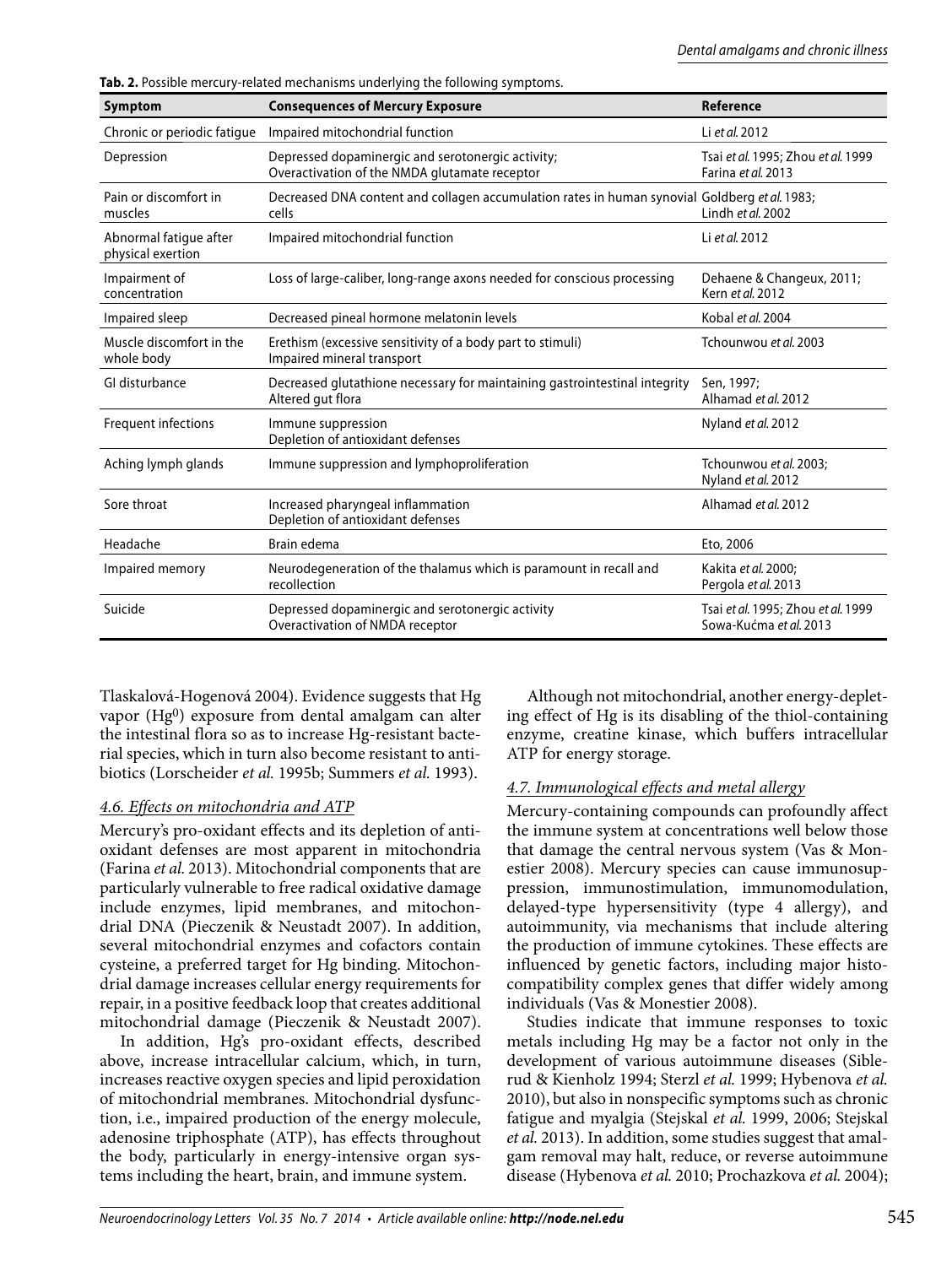although the lack of consistent findings may reflect the additional exposures incurred if amalgams are removed without adequate protections, as well as genetics and other factors involved in autoimmunity and illnesses.

In allergic reactions, a metal such as Hg may act as a hapten, forming a complex with one or more biological macromolecules, which together act as an antigen. Such immune reactions may occur at concentrations far below that required to damage the central nervous system or kidney (Vas & Monestier 2008).

## *4.8. Hg effects on the brain*

Mercury has a plethora of negative affects in the brain (Eto 2006). According to a review by Kern *et al.* (2012) of the brain pathology from Hg intoxication, Hg exposure in the brain can cause: (1) microtubule degeneration, specifically large, long-range axon degeneration with subsequent abortive axonal sprouting (short, thin axons); (2) dentritic overgrowth; (3) neuroinflammation; (4) microglial/astrocytic activation; (5) brain immune response activation; (6) elevated glial fibrillary acidic protein; (7) oxidative stress and lipid peroxidation; (8) decreased reduced glutathione levels and elevated oxidized glutathione; (9) mitochondrial dysfunction; (10) disruption in calcium homeostasis and signaling; (11) inhibition of glutamic acid decarboxylase (GAD) activity; (12) disruption of GABAergic and glutamatergic homeostasis; (13) inhibition of IGF-1 and methionine synthase activity; (14) impairment in methylation; (15) vascular endothelial cell dysfunction and pathological changes of the blood vessels; (16) decreased cerebral/cerebellar blood flow; (17) increased amyloid precursor protein; (18) loss of granule and Purkinje neurons in the cerebellum; (19) increased pro-inflammatory cytokine levels in the brain (TNFα, IFN-γ, IL-1beta, IL-8); and (20) aberrant nuclear factor kappa-light-chain-enhancer of activated B cells (NF-κB). In addition, Hg has been found to increase in serotonergic neurons (Oda-Eto *et al.* 2013, 2011). With this plethora of negative effects on the brain, it is highly plausible that Hg intoxication could manifest as a variety of behavioral disorders, psychosocial issues, mood disturbances, and neurodegenerative diseases.

## **5. GENETIC SUSCEPTIBILITIES TO HG INTOXICATION**

Evidence suggests that the effects of Hg depend not only on dose but also on genetic susceptibilities involving common polymorphisms of numerous genes. For instance, Ekstrand *et al.* (2010) studied two strains of mice and two generations of hybrid offspring all exposed to identical concentrations of Hg in drinking water. In the parent generation, the authors found significant differences in whole-body retention that varied by both strain and gender. The trait causing Hg retention was not dominantly inherited in the F1 hybrids. The F2 hybrids showed large inter-individual variation, suggesting that multiple genetic factors affect Hg retention. The authors note that the heterogeneous human population may therefore show a large variation in Hg toxicokinetics.

In addition, several human studies have provided evidence that Hg toxicity has a strong genetic component. For instance, Echeverria *et al.* (2005) examined a polymorphism in brain-derived neurotrophic factor (BDNF) in a study of 194 dentists and 233 dental assistants. The authors found statistically significant adverse associations between urinary Hg and nine neurobehavioral measures among dentists and eight neurobehavioral measures among dental assistants. The BDNF status was associated with four measures in dentists and three in dental assistants, in an additive manner with Hg exposure. The polymorphism frequency for dentists and dental assistants was 5% and 4% respectively for the homozygous variant, and 26% and 30% for the heterozygous variant.

The next year, Wojcik *et al.* (2006) considered the Apo-lipoprotein (Apo) E4 genotype in a study of 465 patients diagnosed with chronic Hg toxicity who had severe fatigue (32.3%), memory loss (88.8%), and depression (27.5%). The authors found a significant correlation (*p=*0.001) between chronic Hg toxicity (based on Hg symptom score) and the Apo E4 genotype (which, the authors note, is believed to convey a decreased ability to bind and transport Hg – and has been implicated in Alzheimer's disease). Removal of amalgam fillings, when combined with appropriate treatment, resulted in a significant improvement in overall symptom scores (*p<*0.001), with an average reduction to 45% of baseline, i.e., to levels reported by healthy subjects, after a treatment and follow-up period that ranged from 9 months to 10 years. According to the authors, 1–2% of the population has homozygous Apo E4, and approximately 20% have heterozygous Apo E3/4, both of which convey an impaired ability to eliminate Hg.

Next, Heyer *et al.* (2009) examined a polymorphism in the gene encoding the enzyme, catechol O-methyltransferase (COMT), in a study of 183 male dentists and 213 female dental assistants. The homozygous polymorphism was adversely associated with selfreported symptoms as well as mood-scores, in an additive manner with Hg exposure, in the dental assistants but not the dentists. The polymorphism frequency for the male dentists and the female dental assistants was 44% and 42% respectively for the heterozygous variant, and 29% for the homozygous variant in both groups.

Subsequently, Echeverria *et al.* (2010) examined a polymorphism in the serotonin transporter (5-HTT) gene in a study of 164 dentists and 101 dental assistants. The polymorphism was adversely associated with five neurobehavioral measures in dentists and 12 in dental assistants, in an additive manner with Hg exposure. Adverse mood scores were associated with the variant in both groups. The polymorphism frequency for den-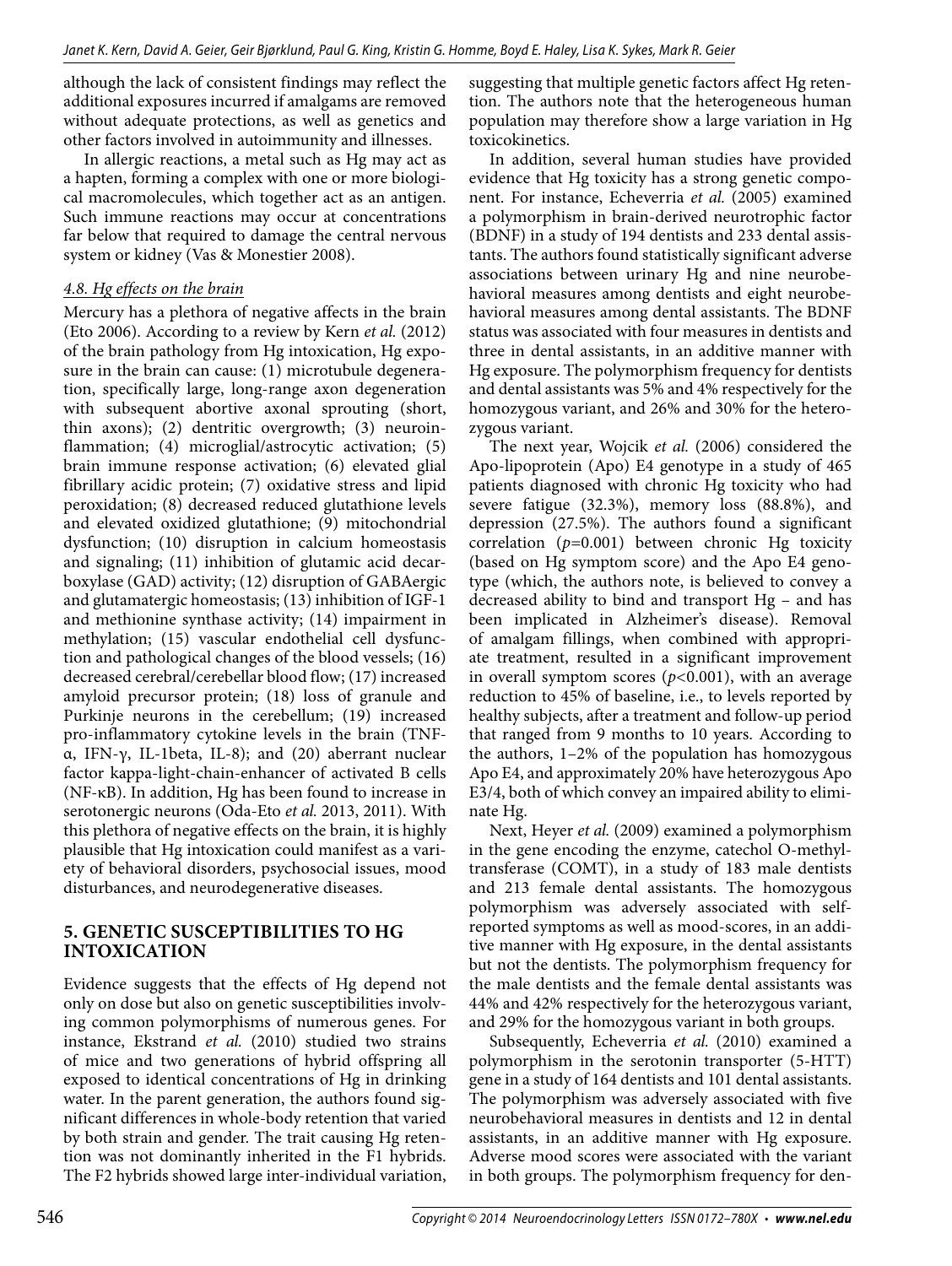tists and dental assistants was 20% and 24% respectively for the homozygous variant, and 40% and 56% for the heterozygous variant.

Recently, in a series of re analyses of the Casa Pia children's amalgam trial, which was a randomized, controlled, clinical trial that has been a cornerstone for claims that amalgam is safe, Woods *et al.* (2012, 2013, 2014) demonstrated that several common genetic variants are associated with increased susceptibility to Hg toxicity in children – as measured by significant and consistent declines in neurobehavioral test scores across multiple domains. In the first study (n=330), Woods *et al.* (2012) examined CPOX4, a genetic variant of the heme synthesis enzyme, coproporphyrinogen oxidase (CPOX) and found numerous dose-response associations between Hg exposure (as measured by cumulative urinary Hg levels) and various neurobehavioral deficits, particularly attention deficit. Specifically, among boys but not girls, numerous significant interaction effects between Hg exposure and CPOX4 were observed spanning all 5 domains of neurobehavioral performance. The polymorphism frequency was 25% for the heterozygous variant of CPOX4 and 3% for the homozygous variant. In a subsequent study of the same 330 children, Woods *et al.* (2013) examined common genetic variants of two isoforms of metallothionein, a class of storage molecules that affect both essential and toxic metal storage. Among boys but not girls, numerous significant interaction effects were observed between Hg exposure and the variants of both isoforms, alone and combined, that were detrimentally associated with neurobehavioural function across multiple domains. In the third study of the same 330 children, Woods *et al.* (2014) examined common genetic variants of catechol-Omethyltransferase (COMT), an enzyme that affects catecholamine regulation. Among boys but not girls, numerous interactions were observed between Hg exposure and genetic variants of COMT, which were detrimentally associated with neurobehavioral function across multiple domains. In each of these studies (Woods *et al.* 2012, 2013, 2014), the authors conclude that their findings suggest that children with common genetic variants bear increased susceptibility to the adverse neurobehavioral effects of Hg.

As described earlier, Hg affects the glutathione system in a feedback loop of increased oxidative stress and decreased antioxidant defenses, thus, the many polymorphisms of glutathione-related genes are candidates for study, and several have been shown to alter Hg retention and antioxidant status. Barcelos *et al.* (2013) evaluated polymorphisms in two glutathione-related genes, glutamyl cysteine ligase (GCL) and glutathione S-transferase (GST) in an Amazonian population (n=400) exposed to methyl-Hg in fish. The authors found that certain polymorphisms of both GCL and GST modified Hg concentrations in blood and hair, and a polymorphism of GST modified catalase activity.

Custodio *et al.* (2004) evaluated polymorphisms for GCL and GST in a Swedish population exposed to methyl-Hg in fish. The authors found that a polymorphism for each gene was associated with modified erythrocyte Hg levels. The frequencies for these two polymorphisms were 13% and 16%. The following year, Custodio *et al.* (2005) evaluated genotypes for GCL and GST, in a study of 309 gold miners, gold refiners and controls. The authors found that a GCL polymorphism was associated with higher Hg levels in blood, plasma, and urine. This polymorphism leads to decreased glutathione production, which would lead to less conjugation and biliary excretion of Hg, which could cause higher Hg levels in blood and urine. The polymorphism frequency was 41% for the heterozygous variant and 10% for the homozygous variant.

These genes may be the tip of the iceberg. Because Hg blocks thiol functional groups within proteins, and because these numerous proteins are coded by genes that vary among individuals, many such susceptibility genes are likely to exist (Berlin *et al.* 2007).

## **6. MERCURY EXPOSURE FROM DENTAL AMALGAMS AND CELL PHONES**

Some studies suggest that there is additional concern with dental amalgams and the use of cell phones (Mortazavi *et al.* 2008). For example, Mortazavi *et al.*  (2008) found that magnetic resonance imaging (MRI) and microwave radiation emitted from mobile phones significantly increased mercury release from dental amalgam restorations. They stated that exposure to  $0.23$  T MRI significantly increased the mean  $\pm$  SD salivary mercury level from 8.6±3.0 mg/L before MRI to 11.3±5.3 mg/L 15 min after the imaging, in 30 people with dental amalgam restorations.

In a follow-up study, Mortazavi *et al.* (2014) assessed the effect of high-field MRI on Hg release from dental amalgam fillings. Healthy students (n=16) with identical dental decay, underwent similar restorative dentistry procedures and were randomly divided into two groups of MRI-exposed and controls. The difference between urinary Hg levels in the exposed and control group, 72 hrs after MRI (96 h after restoration), was found to be significantly higher in the MRI group.

# **7. CONCLUSION**

Mercury's toxic effects are broad, variable, and idiosyncratic, and can often be delayed. The effects of chronic, low-dose exposures as from dental amalgam, as well as the modifying effects of genetic susceptibilities, are only beginning to be recognized. Mercury toxicity may be a continuum, with no safe threshold for exposure (World Health Organization 2005).

Mercury's molecular mechanism of toxicity – the binding of thiols and selenols – is unusually broad, resulting in altered structure and function of enzymes,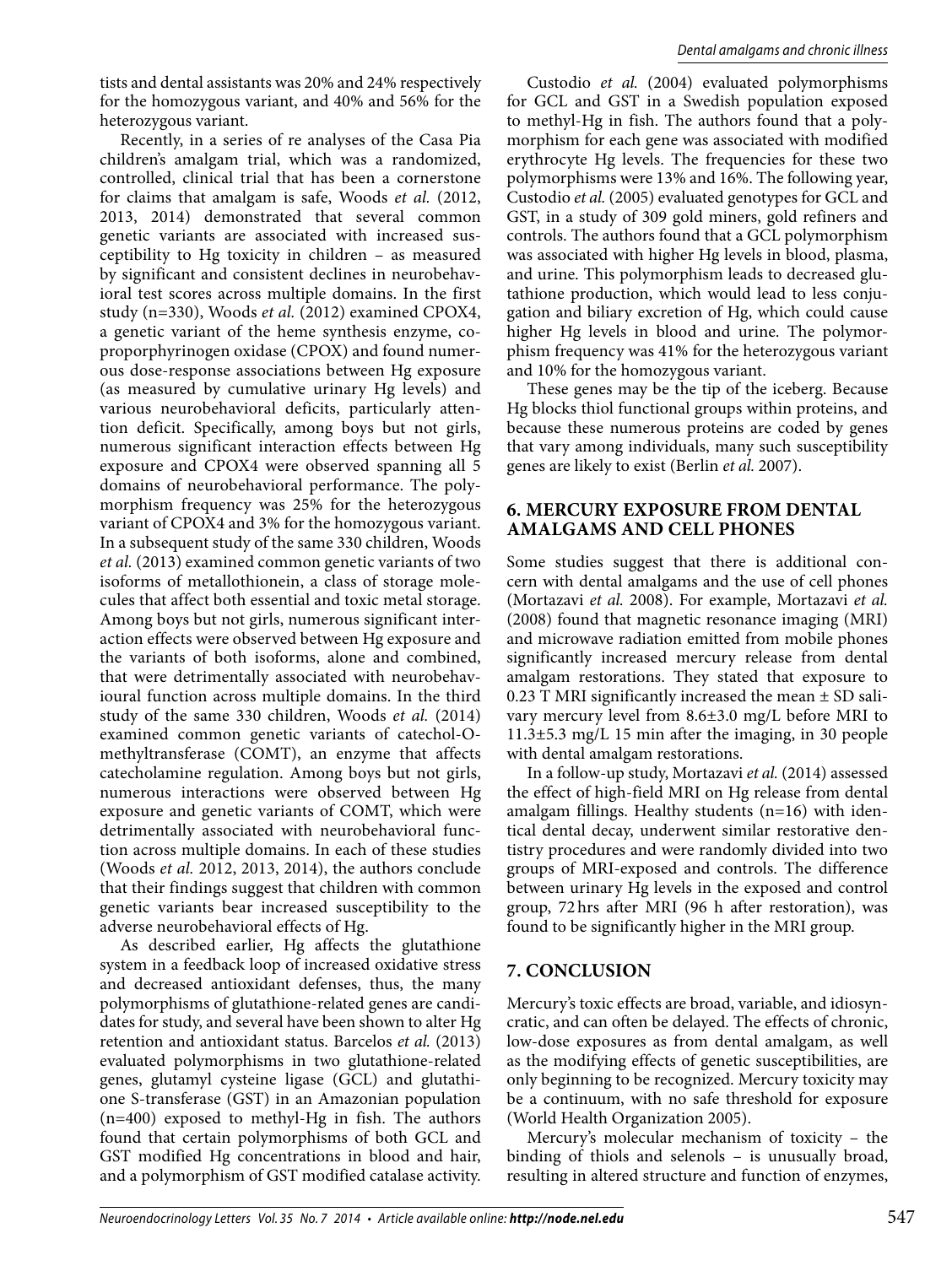cofactors, receptors, cytokines, ion channels, transport proteins, and transcription factors. These mechanisms in turn increase oxidative stress, decrease antioxidant defenses, and alter redox balance, which then affect other biochemical processes, often in an interactive manner. Thus, it is understandable why, for example, the Hg-related inhibition of the biosynthesis of neurotransmitters such as serotonin, dopamine, noradrenaline, and GABA, may lead to depression, anxiety and other disorders.

But more research is needed to obtain an integrated understanding of diseases that appear to have multiple causal factors, such as CFS and FM. For example, some of the same biochemical mechanisms found in depression and anxiety might also be important in CFS and FM – with depression and anxiety being primarily brain diseases, while CFS and FM are systemic diseases predominantly affecting other organs and cell types.

This review reports the evidence that supports a link between amalgams and chronic illness, fatigue, depression, anxiety, and suicide; however, it should be mentioned that there are studies that do not support this hypothesis (Dixon 1998; Taut 2013; Bates 2006). For example, Bates (2006) conducted a comprehensive review of the epidemiologic evidence for the safety of amalgams and stated that studies show little evidence of effects on general chronic disease incidence or mortality, including chronic fatigue syndrome. However, Bates also concluded that few relevant epidemiologic studies are available and that better designed studies are needed.

The evidence provided in this review suggests that dental amalgams may be a significant contributing factor in the burden of disease. Furthermore, interactions between Hg and other causes of disease might be more the rule than the exception. However, it may be difficult to assess the relative importance of various causal factors in diseases of multifactorial etiology.

This review offers some preliminary mechanistic explanations for several clinical observations in Hg poisoning, especially the often observed neurological and psychiatric symptoms. However, full mechanistic explanations may be elusive for diseases that affect multiple cell types and organ systems in an interactive manner, as appears to be the case for CFS and FM.

This review has presented evidence suggesting a causal relationship between Hg exposure from dental amalgams and CFS, FM, depression, and anxiety. These disorders appear to share common mechanisms, thus are suggestive of a larger disorder – adult dental amalgam (ADA) syndrome – although multiple causes are likely. However, given the evidence, especially the frequent relief of symptoms with amalgam removal, consideration of Hg toxicity may be central to the effective clinical investigation and evaluation of many chronic illnesses, particularly those involving depression and fatigue.

*Declaration of Interest: There are no financial conflicts of interest. Seven of the authors (JKK, DAG, PGK, KGH, BEH, LKS, and MRG) are members of the Coalition for Mercury-Free Drugs (CoMeD), three (JKK, GB, and BEH) are members of the Council for Nutritional and Environmental Medicine (CONEM), and two (KGH and BEH) are members of the International Academy of Oral Medicine and Toxicology (IAOMT).*

#### **REFERENCES**

- 1 Abraham JE, Svare CW, Frank CW (1984). The effect of dental amalgam restorations on blood mercury levels. Journal of Dental Research **63**: 71–73.
- 2 Alhamad T, Rooney J, Nwosu A, Maccombs J, Kim YS, Shukla V (2012). Lessons learned from a fatal case of mercury intoxication. International Urology and Nephrology **44**: 647–51.
- 3 Arnetz BB, Hörte LG, Hedberg A, Malker H (1987). Suicide among Swedish dentists. A ten-year follow-up study. Scandinavian Journal of Social Medicine **15**: 243–246.
- Arranz LI, Canela MÁ, Rafecas M (2010). Fibromyalgia and nutrition, what do we know? Rheumatology International **30**: 1417–1427.
- 5 Ask K, Akesson A, Berglund M, Vahter M (2002). Inorganic mercury and methylmercury in placentas of Swedish women. Environmental Health Perspectives **110**: 523–526.
- 6 Agency for Toxic Substances and Disease Registry (1999). Toxicological Profile for Mercury. Public Health Service, US Department of Health and Human Services. http: //www.atsdr.cdc. gov/toxprofiles/tp46.pdf. Updated March, 1999. Accessed July, 2014.
- 7 Barcelos GR, Grotto D, de Marco KC, Valentini J, Lengert Av, de Oliveira AÁ, Garcia SC, Bates MN, Fawcett J, Garrett N, Cutress T, Kjellstrom T (2004). Health effects of dental amalgam exposure: a retrospective cohort study. International Journal of Epidemiology. **33**: 894–902.
- 8 Braga GÚ, Schläwicke Engström K, Cólus IM, Broberg K, Barbosa F Jr (2013). Polymorphisms in glutathione-related genes modify mercury concentrations and antioxidant status in subjects environmentally exposed to methylmercury. The Science of the Total Environment **463–464**: 319–325.
- 9 Barregård L, Fabricius-Lagging E, Lundh T, Mölne J, Wallin M, Olausson M et al. (2010). Cadmium, mercury, and lead in kidney cortex of living kidney donors: Impact of different exposure sources. Environmental Research **110**: 47–54.
- 10 Berlin M, Zalups RK, Fowler BA (2007). Mercury. In: Nordberg G, Fowler RA, Nordberg M, Friberg LT, editors. Handbook on the toxicology of metals. 3. Burlington: Academic Press.
- 11 Bjørklund G (1989). The history of dental amalgam (in Norwegian). Journal of the Norwegian Medical Association **109**: 3582–3585.
- 12 Bjørklund G (1991). Mercury in the dental office. Risk evaluation of the occupational environment in dental care (in Norwegian). Journal of the Norwegian Medical Association **111**: 948–951.
- 13 Bjørklund G (2013). The role of zinc and copper in autism spectrum disorders. Acta Neurobiologiae Expermentalis **73**: 225–236.
- 14 Björkman L, Lundekvam BF, Laegreid T, Bertelsen BI, Morild I, Lilleng P et al. (2007). Mercury in human brain, blood, muscle and toenails in relation to exposure: an autopsy study. Environmental Health **6**: 30.
- 15 Branco JC, Bannwarth B, Failde I, Abello Carbonell J, Blotman F, Spaeth M et al. (2010). Prevalence of fibromyalgia: a survey in five European countries. Seminars in Arthritis and Rheumatism **39**: 448–453.
- 16 Branco V, Canário J, Lu J, Holmgren A, Carvalho C (2012a). Mercury and selenium interaction in vivo: effects on thioredoxin reductase and glutathione peroxidase. Free Radical Biology & Medicine **52**: 781–793.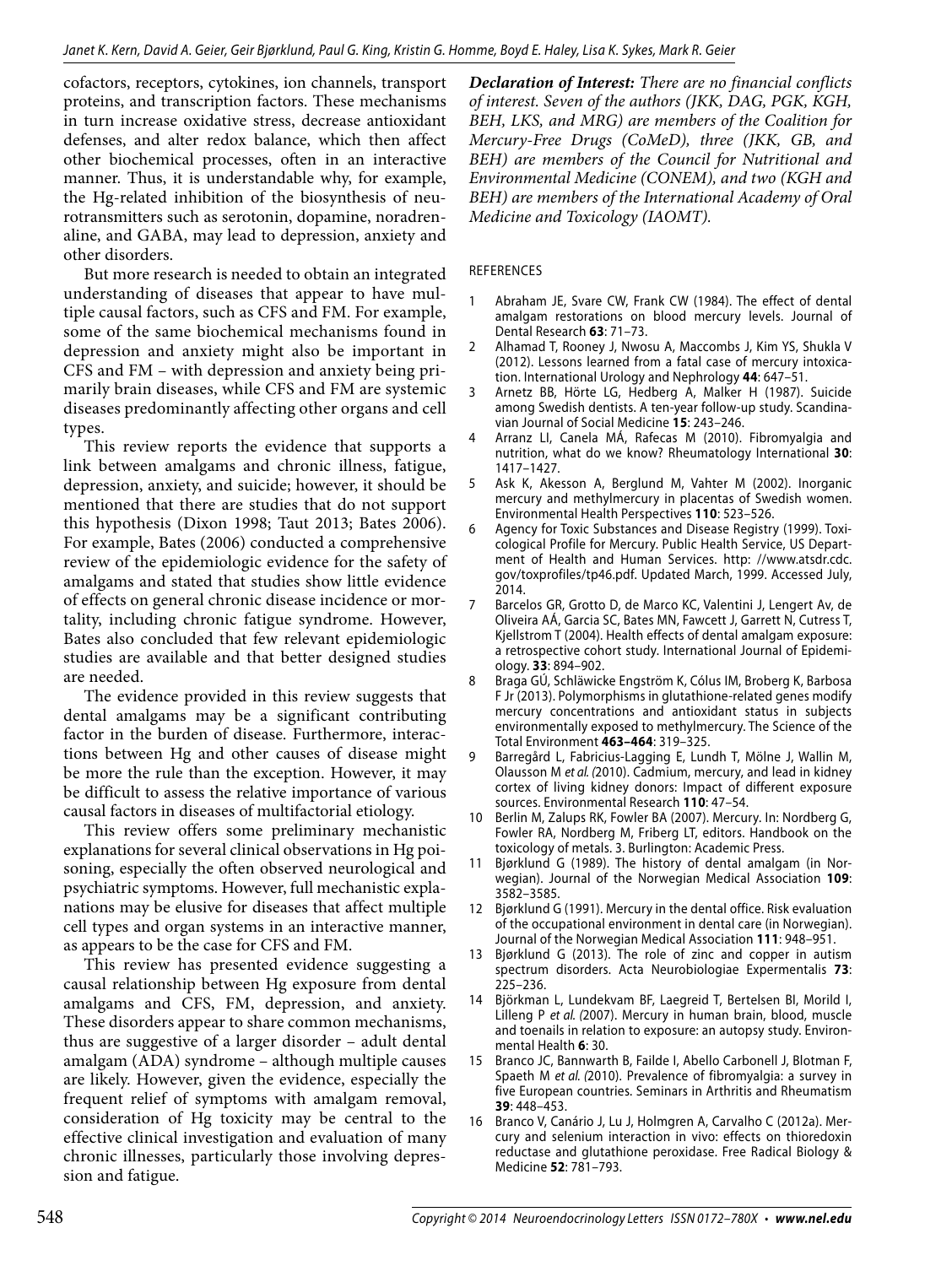- 17 Branco V, Ramos P, Canário J, Lu J, Holmgren A, Carvalho C (2012b). Biomarkers of adverse response to mercury: histopathology versus thioredoxin reductase activity. Journal of Biomedicine & Biotechnology **2012**: 359879.
- 18 Brune D (1985). A model for recording mercury release from an amalgam surface. Biomaterials **6**: 357–359.
- 19 Brune D (1986). Metal release from dental biomaterials. Biomaterials **7**: 163–175.
- 20 Brune D (1988). Mechanisms and kinetics of metal release from dental alloys. International Endodontic Journal **21**: 135–142.
- 21 Brune D, Evje DM (1985). Man's mercury loading from a dental amalgam. The Science of the Total Environment **44**: 51–63.
- 22 CalEPA (California Environmental Protection Agency) (2008). Mercury. In: Mercury reference exposure levels: technical support document for noncancer RELs, Appendix D.1.F. Office of Environmental Health Hazard Assessment.
- 23 Chang MY, Tseng CH, Chiou YL (2014). The plasma concentration of copper and prevalence of depression were positively correlated in shift nurses. Biological Research for Nursing **16**: 175–181.
- 24 Clarkson TW (1987). Mercury. In: Trace Elements in Human and Animal Nutrition. 5th Ed. Vol. 1 (Mertz W, ed.). New York: Academic Press, p. 417–428.
- 25 Clarkson TW (1989). Mercury. Journal of the American College of Toxicology **8**: 1291–1296.
- 26 Clarkson TW (2002). The three modern faces of mercury. Environmental Health Perspectives **110** (Suppl 1): 11–23.
- 27 Clarkson TW, Friberg L, Nordberg GF, Sager P (1988). Biological Monitoring of Metals. New York, NY: Plenum Press.
- 28 Clarkson TW, Magos L (2006). The toxicology of mercury and its chemical compounds. Critical Reviews in Toxicology **36**: 609–662.
- 29 Clauw DJ (1995). The pathogenesis of chronic pain and fatigue syndromes, with special reference to fibromyalgia. Medical Hypotheses **44**: 369–378.
- 30 Custodio HM1, Harari R, Gerhardsson L, Skerfving S, Broberg K (2005). Genetic influences on the retention of inorganic mercury. Archives of Environmental and Occupational Health **60**: 17–23.
- 31 Custodio HM1, Broberg K, Wennberg M, Jansson JH, Vessby B, Hallmans G, Stegmayr B, Skerfving S (2004). Polymorphisms in glutathione-related genes affect methylmercury retention. Archives of Environmental and Occupational Health **59**: 588–95.
- 32 Davis GK, Mertz W (1987). Copper. In: Trace Elements in Human and Animal Nutrition. 5th Ed. Vol. 1 (Mertz W, ed.). New York: Academic Press, p. 301–364.
- Dehaene S, Changeux JP (2011). Experimental and theoretical approaches to conscious processing. Neuron **70**: 200–227.
- 34 DeRouen TA, Martin MD, Leroux BG, Townes BD, Woods JS, Leitão J et al. (2006). Neurobehavioral effects of dental amalgam in children: a randomized clinical trial. Journal of the American Medical Association **295**: 1784–1792.
- 35 Diaz Heijtz R1, Wang S, Anuar F, Qian Y, Björkholm B, Samuelsson A et al. (2011). Normal gut microbiota modulates brain development and behavior. Proceedings of the National Academy of Sciences United States of America **108**: 3047–3052.
- 36 Dixon SE (1998). Amalgams still viable, safe treatment, controversies notwithstanding. Journal of the Indiana Dental Association **77**: 37–40.
- 37 Drasch G, Schupp I, Höfl H, Reinke R, Roider G (1994). Mercury burden of human fetal and infant tissues. European Journal of Pediatrics **153**: 607–610.
- 38 Drasch G, Aigner S, Roider G, Staiger F, Lipowsky G (1998). Mercury in human colostrum and early breast milk. Its dependence on dental amalgam and other factors. Journal of Trace Elements in Medicine and Biology **12**: 23–27.
- 39 Dunn JE, Trachtenberg FL, Barregård L, Bellinger D, McKinlay S (2008). Scalp hair and urine mercury content of children in the Northeast United States: the New England Children's Amalgam Trial. Environmental Research **107**: 79–88.
- 40 Duplinsky TG, Cicchetti DV (2012). The health status of dentists exposed to mercury from silver amalgam tooth restorations. International Journal of Statistics in Medical Research **1**: 1–15.
- 41 Echeverria D, Aposhian HV, Woods JS, Heyer NJ, Aposhian MM, Bittner AC Jr et al. (1998). Neurobehavioral effects from exposure to dental amalgam Hg(0): new distinctions between recent exposure and Hg body burden. Federation of American Societies for Experimental Biology Journal **12**: 971–980.
- 42 Echeverria D, Heyer NJ, Martin MD, Naleway CA, Woods JS, Bittner AC Jr (1995). Behavioral effects of low-level exposure to elemental Hg among dentists. Neurotoxicology and Teratology **17**: 161–168.
- Echeverria D, Woods JS, Heyer NJ, Rohlman DS, Farin FM, Bittner AC Jr et al. (2005). Chronic low-level mercury exposure, BDNF polymorphism, and associations with cognitive and motor function. Neurotoxicology and Teratology **27**: 781–796.
- Echeverria D, Woods JS, Heyer NJ, Martin MD, Rohlman DS, Farin FM et al. (2010). The association between serotonin transporter gene promotor polymorphism (5-HTTLPR) and elemental mercury exposure on mood and behavior in humans. Journal of Toxicology and Environmental Health Part A **73**: 1003–1020.
- 45 Echeverria D, Woods JS, Heyer NJ, Rohlman D, Farin FM, Li T et al. (2006). The association between a genetic polymorphism of coproporphyrinogen oxidase, dental mercury exposure and neurobehavioral response in humans. Neurotoxicology and Teratology **28**: 39–48.
- 46 Ekstrand J1, Nielsen JB, Havarinasab S, Zalups RK, Söderkvist P, Hultman P (2010). Mercury toxicokinetics--dependency on strain and gender. Toxicology and Applied Pharmacology **243**: 283–291.
- 47 Eneström S, Hultman P (1995). Does amalgam affect the immune system? A controversial issue. International Archives of Allergy Immunology **106**: 180–203.
- 48 EPA (US Environmental Protection Agency) (1995). Mercury, elemental: reference concentration for chronic inhalation exposure (RfC). In: Integrated risk information system. US Environmental Protection Agency. http://www.epa.gov/iris/ subst/0370.htm. Accessed December, 2014.
- 49 Eto K (2006). Minamata disease: a neuropathological viewpoint (in Japanese). Seishin Shinkeigaku Zasshi **108**: 10–23.
- 50 Faria Mde A (2003). Chronic occupational metallic mercurialism (in Portuguese). Revista de saúde pública **37**: 116–127.
- Farina M, Avila DS, da Rocha JB, Aschner M (2013). Metals, oxidative stress and neurodegeneration: a focus on iron, manganese and mercury. Neurochemistry International **62**: 575–594.
- 52 Fauci AS (2008). Harrison's principles of internal medicine. 17th ed. New York: McGraw-Hill Medical.
- Ferracane JL (2001). Materials in dentistry: principles and applications. Philadelphia, PA: Lippincott Williams & Wilkins.
- 54 Friberg L, Kullman L, Lind B, Nylander M (1986). Mercury in the central nervous system in relation to amalgam fillings (in Swedish). Läkartidningen **83**: 519–522.
- 55 Fukuda K, Straus SE, Hickie I, Sharpe MC, Dobbins JG, Komaroff A (1994). The chronic fatigue syndrome: a comprehensive approach to its definition and study. International Chronic Fatigue Syndrome Study Group. Annals of Internal Medicine **121**: 953–959.
- 56 Geier DA, Carmody T, Kern JK, King PG, Geier MR (2011). A significant relationship between mercury exposure from dental amalgams and urinary porphyrins: a further assessment of the Casa Pia children's dental amalgam trial. Biometals **24**: 215–224.
- 57 Geier DA, Carmody T, Kern JK, King PG, Geier MR (2012). A dose-dependent relationship between mercury exposure from dental amalgams and urinary mercury levels: a further assessment of the Casa Pia Children's Dental Amalgam Trial. Human and Experimental Toxicology **31**: 11–17.
- 58 Geier DA, Carmody T, Kern JK, King PG, Geier MR (2013). A significant dose-dependent relationship between mercury exposure from dental amalgams and kidney integrity biomarkers: a further assessment of the Casa Pia children's dental amalgam trial. Human and Experimental Toxicology **32**: 434–440.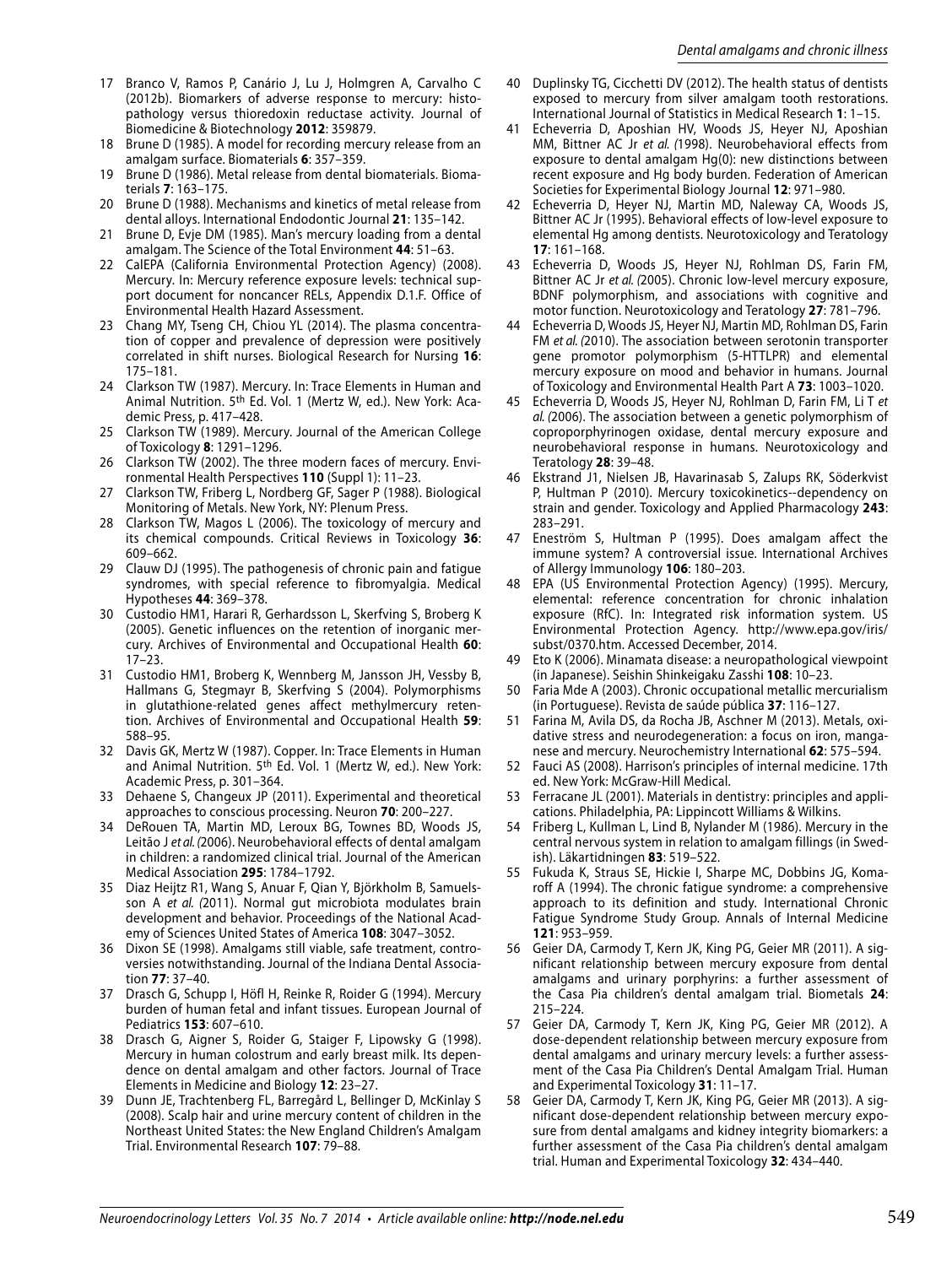- 59 Gerstner HB, Huff JE (1977). Clinical toxicology of mercury. Journal of Toxicology and Environmental Health **2**: 491–526.
- 60 Gilmour CC, Podar M, Bullock AL, Graham AM, Brown SD, Somenahally AC et al. (2013). Mercury methylation by novel microorganisms from new environments. Environmental Science and Technology **47**: 11810–11820.
- 61 Goldberg RL, Kaplan SR, Fuller GC (1983). Effect of heavy metals on human rheumatoid synovial cell proliferation and collagen synthesis. Biochemistry and Pharmacology **32**: 2763–2766.
- 62 Gonzalez-Ramirez D, Maiorino RM, Zuniga-Charles M, Xu Z, Hurlbut KM, Junco-Munoz P et al. (1995). Sodium 2,3-dimercaptopropane-1-sulfonate challenge test for mercury in humans: II. Urinary mercury, porphyrins and neurobehavioral changes of dental workers in Monterrey, Mexico. Journal of Pharmacology and Experimental Therapeutics **272**: 264–274.
- 63 Gronek I, Kolomaznik M (1989). Serum zinc levels in various mental disorders (in Russian). Zhurnal nevropatologii i psikhiatrii imeni S.S. Korsakova / Ministerstvo zdravookhraneniia Soiuza SSR. **89**: 126–127.
- 64 Guzzi G, Grandi M, Cattaneo C, Calza S, Minoia C, Ronchi A et al. (2006). Dental amalgam and mercury levels in autopsy tissues: food for thought. American Journal of Forensic and Medical Pathology **27**: 42–45.
- 65 Hambidge KM, Casey CE, Krebs NF (1986). Zinc. In: Trace Elements in Human and Animal Nutrition. 5th ed. Vol. 2 (Mertz W, ed.). New York: Academic Press, pp. 1–37.
- 66 Hansen CH1, Nielsen DS, Kverka M, Zakostelska Z, Klimesova K, Hudcovic T et al. (2012). Patterns of early gut colonization shape future immune responses of the host. PLoS One **7**: e34043.
- 67 Heintze SD1, Rousson V (2012). Clinical effectiveness of direct class II restorations – a meta-analysis. Journal of Adhesive Dentistry **14**: 407–431.
- 68 Heyer NJ, Echeverria D, Martin MD, Farin FM, Woods JS (2009). Catechol O-methyltransferase (COMT) VAL158MET functional polymorphism, dental mercury exposure, and self-reported symptoms and mood. Journal of Toxicology and Environmental Health Part A **72**: 599–609.
- 69 Hilt B, Svendsen K, Syversen T, Aas O, Qvenild T, Sletvold H et al. (2009). Occurrence of cognitive symptoms in dental assistants with previous occupational exposure to metallic mercury. Neurotoxicology **30**: 1202–1206.
- 70 Holmes AS, Blaxill MF, Haley BE (2003). Reduced levels of mercury in first baby haircuts of autistic children. International Journal of Toxicology **22**: 277–285.
- 71 Homme KG, Kern JK, Haley BE, Geier DA, King PG, Sykes LK et al. (2014). New science challenges old notion that mercury dental amalgam is safe. Biometals **27**: 19–24.
- 72 Hybenova M, Hrda P, Procházková J, Stejskal V, Sterzl I (2010). The role of environmental factors in autoimmune thyroiditis. Neuro Endocrinology Letters **31**: 283–289.
- 73 Ida-Eto M, Oyabu A, Ohkawara T, Tashiro Y, Narita N, Narita M (2013). Prenatal exposure to organomercury, thimerosal, persistently impairs the serotonergic and dopaminergic systems in the rat brain: implications for association with developmental disorders. Brain and Development **35**: 261–264.
- 74 Ida-Eto M, Oyabu A, Ohkawara T, Tashiro Y, Narita N, Narita M (2011). Embryonic exposure to thimerosal, an organomercury compound, causes abnormal early development of serotonergic neurons. Neuropharmacology **60**: 1347–1354.
- 75 International Programme on Chemical Safety (1991). Environmental Health Criteria 118: Inorganic mercury. WHO, Geneva. http: //www.inchem.org/documents/ehc/ehc/ehc118.htm. Accessed July, 2014.
- 76 Islam MR, Ahmed MU, Mitu SA, Islam MS, Rahman GK et al. (2013). Comparative analysis of serum zinc, copper, manganese, iron, calcium, and magnesium level and complexity of interelement relations in generalized anxiety disorder patients. Biological and Trace Element Research **154**: 21–27.
- 77 Kade IJ (2012). Mercury toxicity on sodium pump and organoseleniums intervention: a paradox. Journal of Biomedicine & Biotechnology 924549.
- 78 Kakita A, Wakabayashi K, Su M, Sakamoto M, Ikuta F, Takahashi H (2000). Distinct pattern of neuronal degeneration in the fetal rat brain induced by consecutive transplacental administration of methylmercury. Brain Research **859**: 233–239.
- 79 Kern JK, Geier DA, Audhya T, King PG, Sykes L, Geier M (2012). Evidence of parallels between mercury intoxication and the brain pathology in autism. Acta Neurobiologiae Expermentalis (Warsz) **72**: 113–153.
- 80 Kobal AB, Horvat M, Prezelj M, Briski AS, Krsnik M, Dizdarevic T et al. (2004)The impact of long-term past exposure to elemental mercury on antioxidative capacity and lipid peroxidation in mercury miners. Journal of Trace Elements in Medicine and Biology **17**: 261–274.
- 81 Kobal Grum D, Kobal AB, Arneric N, Horvat M, Zenko B, Dzeroski S et al. (2006). Personality traits in miners with past occupational elemental mercury exposure. Environmental Health Perspectives **114**: 290–296.
- 82 Kokayi K, Altman CH, Callely RW, Harrison A (2006). Findings of and treatment for high levels of mercury and lead toxicity in ground zero rescue and recovery workers and lower Manhattan residents. Explore (NY) **2**: 400–407.
- 83 Kostial K (1986). Cadmium. In: Trace Elements in Human and Animal Nutrition. 5th edition. Vol. 2 (Mertz W, ed.). Academic Press, San Diego, p. 319–345.
- Lawrence RC, Felson DT, Helmick CG, Arnold LM, Choi H, Deyo RA et al. (2008). Estimates of the prevalence of arthritis and other rheumatic conditions in the United States. Part II. Arthritis and Rheumatism **58**: 26–35.
- 85 Limón-Pacheco JH1, Gonsebatt ME (2010). The glutathione system and its regulation by neurohormone melatonin in the central nervous system. Central Nervous System Agents in Medicinal Chemistry **10**: 287–297.
- Lindh U, Hudecek R, Danersund A, Eriksson S, Lindvall A (2002). Removal of dental amalgam and other metal alloys supported by antioxidant therapy alleviates symptoms and improves quality of life in patients with amalgam-associated ill health. Neuro Endocrinology Letters **23**: 459–482.
- 87 Li WX, Chen SF, Chen LP, Yang GY, Li JT, Liu HZ, Zhu W (2012). Thimerosal-induced apoptosis in mouse C2C12 myoblast cells occurs through suppression of the PI3K/Akt/survivin pathway. PLoS One **7**: e49064.
- 88 Lorscheider FL, Vimy MJ, Summers AO (1995a). Mercury exposure from "silver" tooth fillings: emerging evidence questions a traditional dental paradigm. Federation of American Societies for Experimental Biology Journal **9**: 504–508.
- 89 Lorscheider FL1, Vimy MJ, Summers AO, Zwiers H (1995b). The dental amalgam mercury controversy––inorganic mercury and the CNS; genetic linkage of mercury and antibiotic resistances in intestinal bacteria. Toxicology **97**: 19–22.
- 90 Lubran MM (1980). Lead toxicity and heme biosynthesis. Ann Clin Lab Sci **10**: 402–413.
- 91 Luglie PF, Campus G, Chessa G, Spano G, Capobianco G, Fadda GM, Dessole S (2005). Effect of amalgam fillings on the mercury concentration in human amniotic fluid. Archives of Gynecology and Obstetrics **271**: 138–142.
- Maes M, Leunis JC (2008). Normalization of leaky gut in chronic fatigue syndrome (CFS) is accompanied by a clinical improvement: effects of age, duration of illness and the translocation of LPS from Gram-negative bacteria. Neuro Endocrinology Letters **29**: 902–910.
- 93 Maes M, Mihaylova I, De Ruyter M (2006). Lower serum zinc in chronic fatigue syndrome (CFS): relationships to immune dysfunctions and relevance for the oxidative stress status in CFS. Journal of Affective Disorders **90**: 141–147.
- 94 Makhija SK, Gordan VV, Gilbert GH, Litaker MS, Rindal DB, Pihlstrom DJ et al. (2011) Practitioner, patient and carious lesion characteristics associated with type of restorative material: findings from The Dental Practice-Based Research Network. Journal of the American Dental Association **142**: 622–632.
- 95 Marcusson JA, Lindh G, Evengård B (1999). Chronic fatigue syndrome and nickel allergy. Contact Dermatitis **40**: 269–272.
- 96 Martin MD, Naleway C, Chou HN (1995). Factors contributing to mercury exposure in dentists. Journal of the American Dental Association **126**: 1502–1511.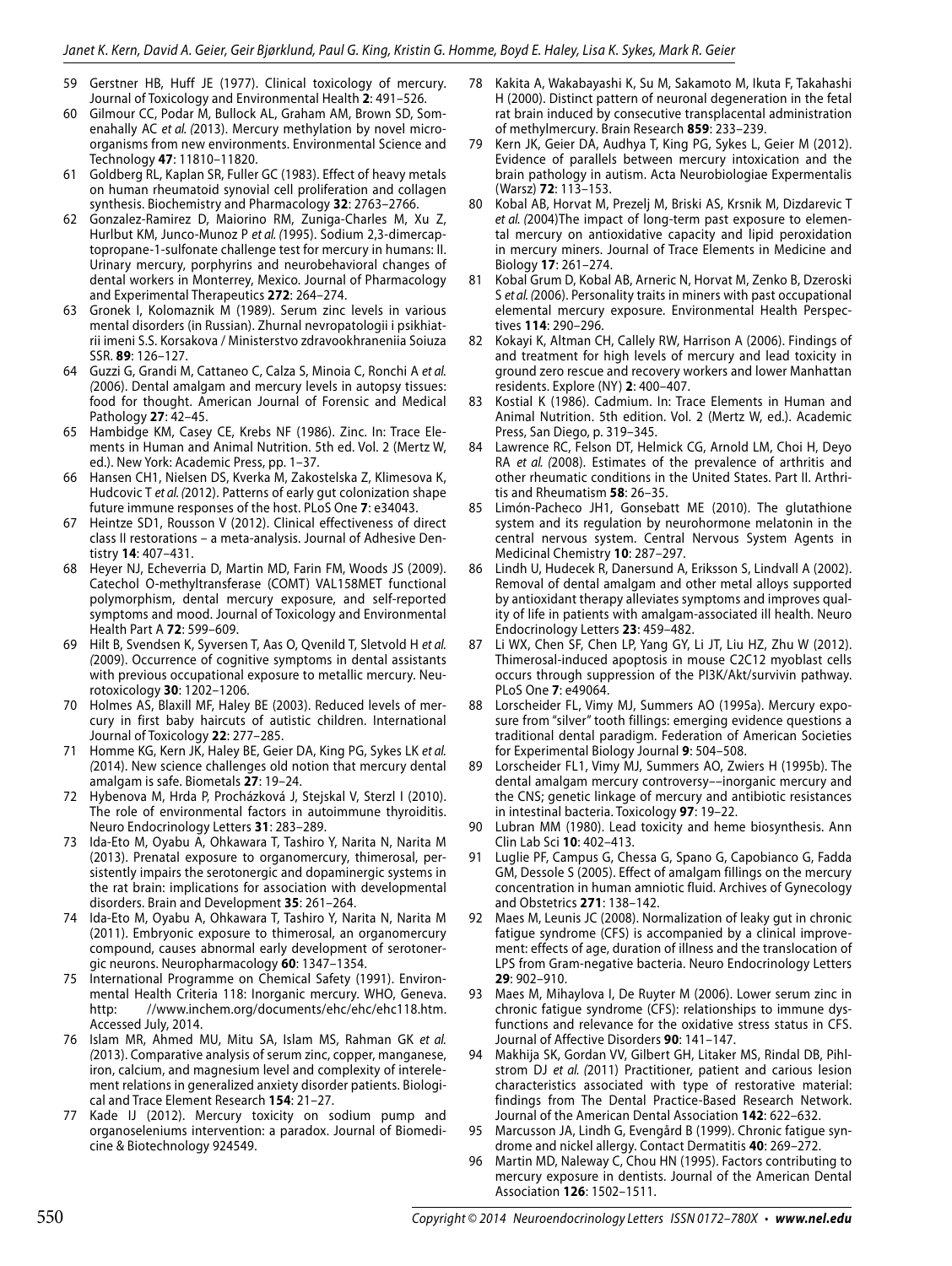- 97 McComb D (1997). Occupational exposure to mercury in dentistry and dentist mortality. Journal of the Canadian Dental Association **63**: 372–376.
- 98 Miller DM, Woods JS (1993). Redox activities of mercury-thiol complexes: implications for mercury-induced porphyria and toxicity. Chemico-Biological Interactions **88**: 23–35.
- 99 Ministry of the Environment (2007). Bans mercury in products. Press release, 21.12.2007. https://www.regjeringen.no/en/ aktuelt/Bans-mercury-in-products/id495138. Accessed December, 2014.
- 100 Moen B, Hollund B, Riise T (2008). Neurological symptoms among dental assistants: a cross-sectional study. Journal of Occupational and Medical Toxicology **3**: 10.
- 101 Mortazavi SM, Neghab M, Anoosheh SM, Bahaeddini N, Mortazavi G, Neghab P et al. (2014). High-field MRI and mercury release from dental amalgam fillings. International Journal of Occupational and Environmental Medicine **5**: 101–105.
- 102 Mortazavi SM, Daiee E, Yazdi A, Khiabani K, Kavousi A, Vazirinejad R et al. (2008) .Mercury release from dental amalgam restorations after magnetic resonance imaging and following mobile phone use. Pakistan Journal of Biological Sciences **11**: 1142–1146.
- 103 Mutter J, Naumann J, Guethin C (2007). Comments on the article, 'the toxicology of mercury and its chemical compounds' by Clarkson and Magos (2006) Critical Reviews in Toxicology **37**: 537–549.
- 104 Mutter J, Naumann J, Sadaghian C, Walach H, Drasch G (2004). Amalgam studies: disregarding basic principles of mercury toxicity. International Journal of Hygiene and Environmental Health **207**: 391–397.
- 105 Narang RL, Gupta KR, Narang AP, Singh R (1991). Levels of copper and zinc in depression. Indian Journal of Physiology and Pharmacology **35**: 272–274.
- 106 Ngim CH, Foo SC, Boey KW, Jeyaratnam J (1992). Chronic neurobehavioural effects of elemental mercury in dentists. British Journal of Industrial Medicine **49**: 782–790.
- 107 Nyland JF, Fairweather D, Shirley DL, Davis SE, Rose NR, Silbergeld EK (2012). Low-dose inorganic mercury increases severity and frequency of chronic coxsackievirus-induced autoimmune myocarditis in mice. Toxicological Sciences **125**: 134–143.
- 108 Olstad ML, Holland RI, Wandel N, Pettersen AH (1987). Correlation between amalgam restorations and mercury concentrations in urine. Journal of Dental Research **66**: 1179–1182.
- 109 Oskarsson A, Schültz A, Skerfving S, Hallén IP, Ohlin B, Lagerkvist BJ (1996). Total and inorganic mercury in breast milk in relation to fish consumption and amalgam in lactating women. Archives of Environmental Health **51**: 234–241.
- 110 Oteiza PI, Mackenzie GG (2005). Zinc, oxidant-triggered cell signaling, and human health. Molecular Aspects in Medicine **26**: 245–255.
- 111 Palkovicova L, Ursinyova M, Masanova V, Yu Z, Hertz-Picciotto I (2008). Maternal amalgam dental fillings as the source of mercury exposure in developing fetus and newborn. Journal of Exposure Science and Environmental Epidemiology **18**: 326–331.
- 112 Pergola G, Ranft A, Mathias K, Suchan B (2013). The role of the thalamic nuclei in recognition memory accompanied by recall during encoding and retrieval: An fMRI study. Neuroimage **74**: 195–208.
- 113 Pieczenik SR, Neustadt J (2007). Mitochondrial dysfunction and molecular pathways of disease. Experimental and Molecular Pathology **83**(1): 84–92.
- 114 Prasad AS (1995). Zinc: an overview. Nutrition **11** (1 Suppl): 93–99.
- 115 Prasad AS (2012). Discovery of human zinc deficiency: 50 years later. Journal of Trace Elements and Medical Biology **26**: 66–69.
- 116 Prasad AS, Beck FW, Grabowski SM, Kaplan J, Mathog RH (1997). Zinc deficiency: changes in cytokine production and T-cell subpopulations in patients with head and neck cancer and in noncancer subjects. Proceedings of the Association of American Physicians **109**: 68–77.
- 117 Prins JB, van der Meer JW, Bleijenberg G (2006). Chronic fatigue syndrome. Lancet **367**: 346–355.
- 118 Prochazkova J1, Sterzl I, Kucerova H, Bartova J, Stejskal VD (2004). The beneficial effect of amalgam replacement on health in patients with autoimmunity. Neuro Endocrinology Letters **25**: 211–218.
- 119 Regland B, Zachrisson O, Stejskal V, Gottfries C (2001). Nickel allergy is found in a majority of women with chronic fatigue syndrome and muscle pain. Journal of Chronic Fatigue Syndrome **8**: 57–65.
- 120 Richardson GM, Wilson R, Allard D, Purtill C, Douma S, Gravière J (2011). Mercury exposure and risks from dental amalgam in the US population, post-2000. The Science of the Total Environment **409**: 4257–4268.
- 121 Russo AJ (2011). Analysis of plasma zinc and copper concentration, and perceived symptoms, in individuals with depression, post zinc and anti-oxidant therapy. Nutrition and Metabolic Insights **4**: 19–27.
- 122 Salaffi F, Sarzi-Puttini P, Girolimetti R, Atzeni F, Gasparini S, Grassi W (2009). Health-related quality of life in fibromyalgia patients: a comparison with rheumatoid arthritis patients and the general population using the SF-36 health survey. Clinical and Experimental Rheumatology **27** (5 Suppl 56): S67–S74.
- 123 Shapiro IM, Cornblath DR, Sumner AJ, Uzzell B, Spitz LK, Ship II et al. (1982). Neurophysiological and neuropsychological function in mercury-exposed dentists. Lancet **1**: 1147–1150.
- 124 Sharpe M, Campling F (2008). Chronic fatigue syndrome (CFS/ ME). New York, NY: Oxford University Press.
- 125 Shin SR, Han AL (2012). Improved chronic fatigue symptoms after removal of mercury in patient with increased mercury concentration in hair toxic mineral assay: a case. Korean Journal of Family Medicine **33**: 320–325.
- 126 Sen CK. 1997. Nutrition biochemistry of cellular glutathione. J Nutr Biochem **8**: 660–672
- 127 Siblerud RL, Kienholz E (1994). Evidence that mercury from silver dental fillings may be an etiological factor in multiple sclerosis. The Science of the Total Environment **142**: 191–205.
- 128 Siblerud RL, Motl J, Kienholz E (1994). Psychometric evidence that mercury from silver dental fillings may be an etiological factor in depression, excessive anger, and anxiety. Psychological Reports **74**: 67–80.
- 129 Sirois JE, Atchison WD (1996). Effects of mercurials on ligandand voltage-gated ion channels: a review. Neurotoxicology **17**: 63–84.
- 130 Sivri A, Cindaş A, Dinçer F, Sivri B (1996). Bowel dysfunction and irritable bowel syndrome in fibromyalgia patients. Clinical Rheumatology **15**: 283–286.
- 131 Sjursen TT, Lygre GB, Dalen K, Helland V, Laegreid T, Svahn J et al. (2011). Changes in health complaints after removal of amalgam fillings. Journal of Oral Rehabilitation **38**: 835–848.
- 132 Sowa-Kućma M, Szewczyk B, Sadlik K, Piekoszewski W, Trela F, Opoka W et al. (2013). Zinc, magnesium and NMDA receptor alterations in the hippocampus of suicide victims. Journal of Affective Disorders **151**: 924–931.
- 133 Stejskal VD, Danersund A, Lindvall A, Hudecek R, Nordman V, Yaqob A et al. (1999). Metal-specific lymphocytes: biomarkers of sensitivity in man. Neuro Endocrinology Letters **20**: 289–298.
- 134 Stejskal V, Hudecek R, Stejskal J, Sterzl I (2006). Diagnosis and treatment of metal-induced side-effects. Neuro Endocrinology Letters **27** (Suppl 1): 7–16.
- 135 Stejskal V, Öckert K, Bjørklund G (2013). Metal-induced inflammation triggers fibromyalgia in metal-allergic patients. Neuro Endocrinology Letters **34**: 559–565.
- 136 Stenman S, Grans L (1997). Symptoms and differential diagnosis of patients fearing mercury toxicity from amalgam fillings. Scandinavian Journal of Work and Environmental Health **23** Suppl 3: 59–63.
- 137 Sterzl I, Procházková J, Hrdá P, Bártová J, Matucha P, Stejskal VD (1999). Mercury and nickel allergy: risk factors in fatigue and autoimmunity. Neuro Endocrinology Letters **20**: 221–228.
- 138 Summers AO, Wireman J, Vimy MJ, Lorscheider FL, Marshall B, Levy SB et al. (1993). Mercury released from dental "silver" fillings provokes an increase in mercury- and antibiotic- resistant bacteria in oral and intestinal flora of primates. Antimicrobial Agents and Chemotherapy **37**: 825–834.